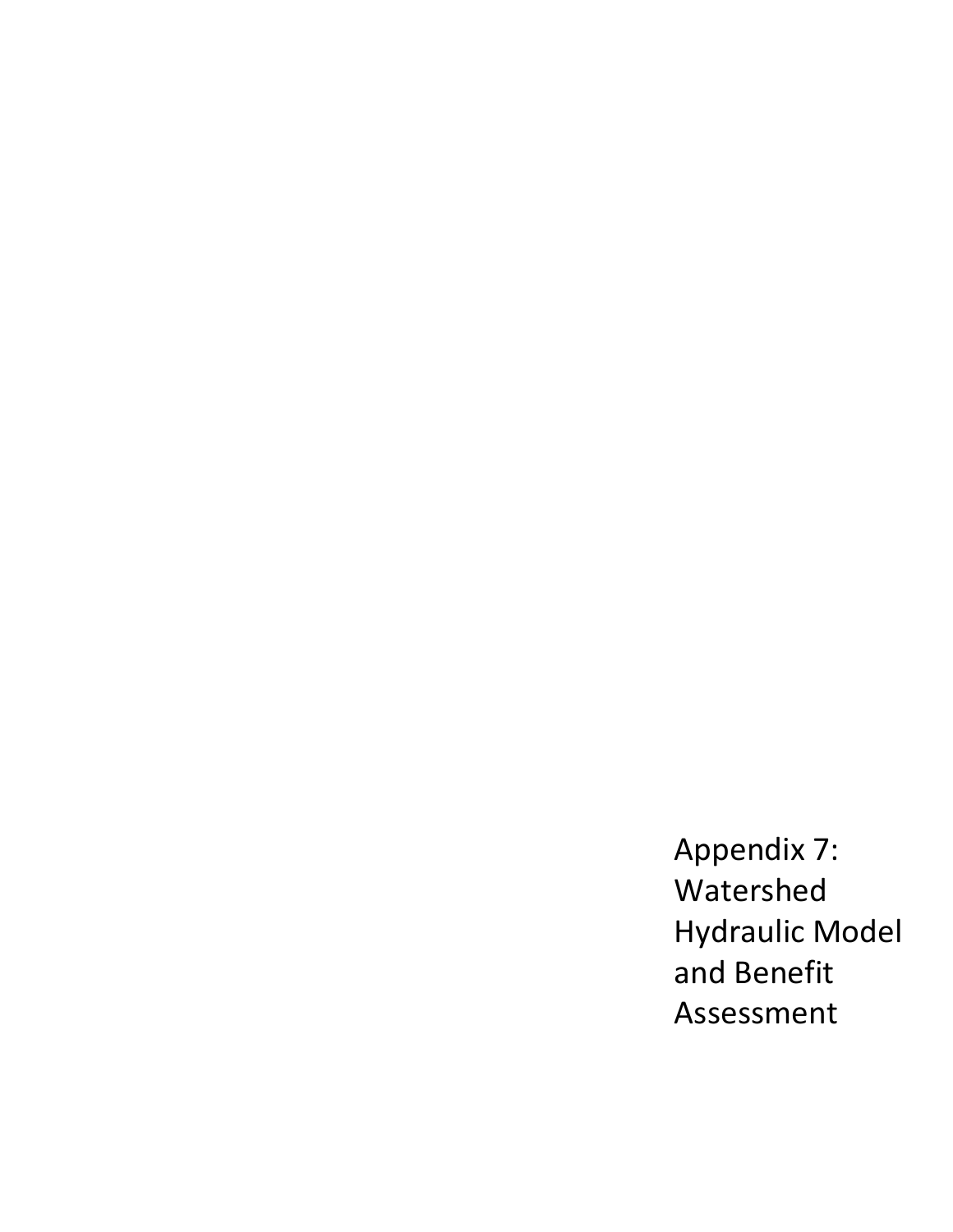## **HEC-HMS Peak Discharge Summary Table - Existing Condition**

| <b>Hydrologic Element</b>      | Drainage Area | 100 yr Peak Discharge | 200 yr Peak Discharge | 500 yr Peak Discharge |
|--------------------------------|---------------|-----------------------|-----------------------|-----------------------|
| <b>Bonesteel Creek Reach 1</b> | 5             | 413.8                 | 554.5                 | 702.9                 |
| <b>Bonesteel Creek Reach 2</b> | 2.24          | 178                   | 235.2                 | 293.9                 |
| <b>Bonesteel Trib-Trib 1</b>   | 1.46          | 169.2                 | 227.2                 | 285.2                 |
| Junction-11                    | 36.86         | 2916.4                | 3863.3                | 4892.8                |
| Junction-15                    | 3.8           | 342.3                 | 445.1                 | 559.6                 |
| Junction-19                    | 49.48         | 3819.3                | 5053                  | 6384.2                |
| Junction-20                    | 80.57         | 5669.9                | 7495.7                | 9464.9                |
| Junction-21                    | 7.87          | 797.1                 | 1065.7                | 1343.1                |
| Junction-22                    | 24.77         | 1662.8                | 2191.6                | 2763.7                |
| Junction-24                    | 92.07         | 6371.3                | 8416.1                | 10616.1               |
| Junction-25                    | 97.47         | 6445.8                | 8515.8                | 10742.6               |
| Junction-5                     | 19.72         | 1698.2                | 2268                  | 2866.8                |
| Junction-5A                    | 9.21          | 1041.3                | 1396.8                | 1754.5                |
| Junction-7                     | 34.7          | 2753.4                | 3650                  | 4626.2                |
| Junction-9                     | 6.46          | 548.1                 | 729.5                 | 926.4                 |
| Newfoundland Creek Reach1      | 1.13          | 230.4                 | 307.5                 | 371.5                 |
| Poesten Kill Reach 4           | 1.3           | 65.7                  | 87.5                  | 109.8                 |
| Poesten Kill Reach 5           | 3.54          | 116.1                 | 155.3                 | 195.7                 |
| Poesten Kill Trib-Trib5        | 0.86          | 103.4                 | 135.5                 | 167.8                 |
| Poestenkill Reach 1            | 6.11          | 682.8                 | 911.8                 | 1147.1                |
| Poestenkill Reach 2            | 5.59          | 391.2                 | 526.9                 | 668.8                 |
| Poestenkill Reach 3            | 6.28          | 376.9                 | 500.7                 | 627.2                 |
| Poestenkill Reach 6            | 0.09          | 2.7                   | 3.6                   | 4.5                   |
| Poestenkill Reach 8            | 5.4           | 74.5                  | 99.7                  | 126.5                 |
| Poestenkill Reach7             | 6.3           | 144.2                 | 193                   | 244.3                 |
| Poestenkill Trib - Trib 6      | 4.92          | 395.3                 | 530.4                 | 672.5                 |
| Poestenkill Trib Trib 1        | 2.98          | 244.5                 | 322.6                 | 403.1                 |
| Poestenkill Trib Trib2         | 2.3           | 205.4                 | 270.5                 | 337.7                 |
| Poestenkill Trib Trib3         | 2.67          | 265.6                 | 348.3                 | 434.4                 |
| Poestenkill Trib-Trib 7        | 3.1           | 361.4                 | 485                   | 608.9                 |
| Quacken Kill - Reach 1         | 6.02          | 596.2                 | 796.8                 | 1006.1                |
| Quacken Kill - Reach 2         | 13.33         | 511.5                 | 683.2                 | 859.9                 |
| Quackenkill Reach2A            | 6.23          | 185                   | 247.5                 | 312.4                 |
| Quackenkill Trib-Trib A        | 1.85          | 226.1                 | 304.5                 | 381.1                 |
| Quackenkill Trib-Trib1         | 3.57          | 424.7                 | 555.4                 | 689.4                 |
| <b>Sweet Mill Creek</b>        | 5.2           | 558.4                 | 731.7                 | 910.6                 |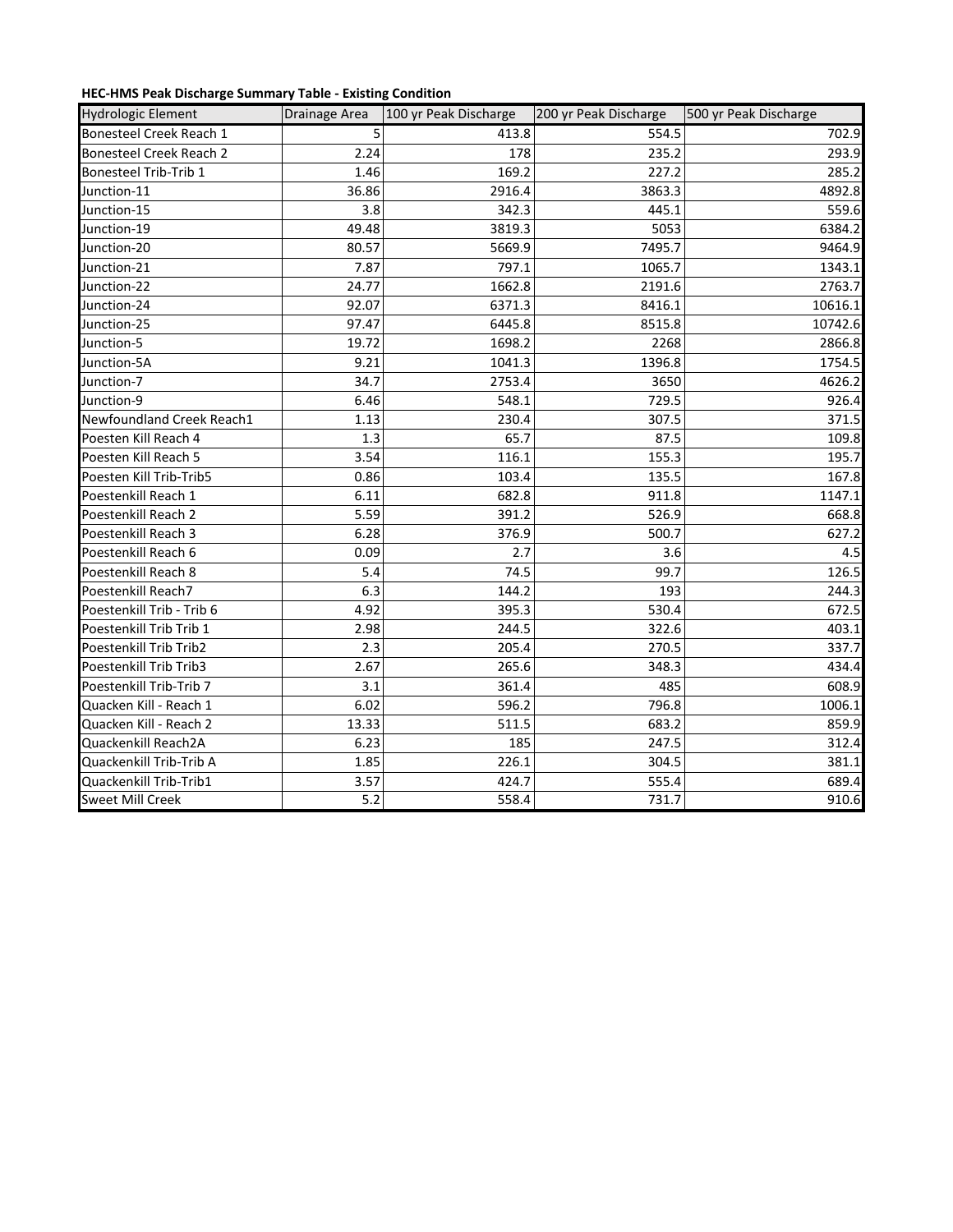|                           |                |                       | HEC-HMS Peak Discharge Summary Table - Post Condition (Wetland Control Devices and Dunham Reservoir Management) |                       |
|---------------------------|----------------|-----------------------|-----------------------------------------------------------------------------------------------------------------|-----------------------|
| <b>Hydrologic Element</b> | Drainage Area  | 100 yr Peak Discharge | 200 yr Peak Discharge                                                                                           | 500 yr Peak Discharge |
| AP-14                     | 8.33           | 317.9                 | 740.1                                                                                                           | 1089.3                |
| AP-14 Watershed           | 8.33           | 718.6                 | 947.1                                                                                                           | 1183.1                |
| AP-29                     | 5.24           | 132.6                 | 169.9                                                                                                           | 214.2                 |
| AP-29 Watershed           | 5.24           | 171.9                 | 229.8                                                                                                           | 289.7                 |
| $AP-6$                    | 1.06           | 56.7                  | 82.7                                                                                                            | 109.7                 |
| AP-6 Watershed            | 1.06           | 122.3                 | 164.3                                                                                                           | 206.3                 |
| Bonesteel Creek Reach 1   | 4.45           | 368.3                 | 493.5                                                                                                           | 625.6                 |
| Bonesteel Creek Reach 2   | 0.37           | 29.4                  | 38.8                                                                                                            | 48.5                  |
| Bonesteel Trib-Trib 1     | 0.4            | 46.3                  | 62.2                                                                                                            | 78.1                  |
| Dunham Reservoir          | 10.28          | 52.4                  | 61.5                                                                                                            | 92                    |
| Dunham Watersehd          | 2.41           | 39                    | 53.3                                                                                                            | 68.4                  |
| $G-31$                    | 5.2            | 150.5                 | 197.2                                                                                                           | 250.8                 |
| G-31 Watershed            | 2.55           | 93.1                  | 126.9                                                                                                           | 161.7                 |
| $G-32$                    | 2.65           | 110.2                 | 144.4                                                                                                           | 183.3                 |
| G-32 Watershed            | 2.65           | 169                   | 228.2                                                                                                           | 289.7                 |
| $G-35$                    | 1.93           | 183.7                 | 242.7                                                                                                           | 303.2                 |
| G-35 Watershed            | 1.93           | 190                   | 249.3                                                                                                           | 310.9                 |
| Junction-11               | 43.2856        | 2320                  | 3437.1                                                                                                          | 4685.6                |
| Junction-15               | 3.8            | 342.3                 | 445.1                                                                                                           | 559.6                 |
| Junction-19               | 59.6556        | 3222.5                | 4621.5                                                                                                          | 6172.3                |
| Junction-20               | 91.5256        | 4424.8                | 6200.1                                                                                                          | 8165.9                |
| Junction-21               | 7.87           | 397.2                 | 514.3                                                                                                           | 655.2                 |
| Junction-22               | 25.55          | 1014.6                | 1327.6                                                                                                          | 1676.7                |
| Junction-24               | 103.0256       | 5132.8                | 7127.3                                                                                                          | 9324.1                |
| Junction-25               | 108.4256       | 5207.3                | 7227                                                                                                            | 9450.5                |
| Junction-5                | 19.6856        | 951.3                 | 1290.2                                                                                                          | 1816.1                |
| Junction-5A               | 9.2            | 190.9                 | 267.1                                                                                                           | 431                   |
| Junction-7                | 41.1256        | 2157.1                | 3223.9                                                                                                          | 4419                  |
| Junction-9                | 6.46           | 481.5                 | 654.1                                                                                                           | 837.9                 |
| Kersch                    | 0.0656         | 11.4                  | 16.6                                                                                                            | 20.9                  |
| kersch watershed          | 0.0656         | 21.3                  | 29.7                                                                                                            | 35.5                  |
| Newfoundland Creek Reach1 | 1.13           | 230.4                 | 307.5                                                                                                           | 371.5                 |
| Poesten Kill Reach 4      | 1.3            | 65.7                  | 87.5                                                                                                            | 109.8                 |
| Poesten Kill Reach 5      | 3.54           | 116.1                 | 155.3                                                                                                           | 195.7                 |
| Poesten Kill Trib-Trib5   | 0.86           | 103.4                 | 135.5                                                                                                           | 167.8                 |
| Poestenkill Reach 2       | 5.5            | 384.9                 | 518.4                                                                                                           | 658                   |
| Poestenkill Reach 3       | 6.28           | 376.9                 | 500.7                                                                                                           | 627.2                 |
| Poestenkill Reach 6       | 0.09           | 2.7                   | 3.6                                                                                                             | 4.5                   |
| Poestenkill Reach 8       | 5.4            | 74.5                  | 99.7                                                                                                            | 126.5                 |
| Poestenkill Reach7        | 6.3            | 144.2                 | 193                                                                                                             | 244.3                 |
| Poestenkill Trib - Trib 6 | 3.37           | 270.8                 | 363.3                                                                                                           | 460.6                 |
| Poestenkill Trib Trib 1   | 2.98           | 244.5                 | 322.6                                                                                                           | 403.1                 |
| Poestenkill Trib Trib2    | 0.81           | 72.3                  | 95.3                                                                                                            | 118.9                 |
| Poestenkill Trib Trib3    | 2.67           | 265.6                 | 348.3                                                                                                           | 434.4                 |
| Quacken Kill - Reach 1    | 0.82           | 81.2                  | 108.5                                                                                                           | 137                   |
| Quacken Kill - Reach 2    | 9.77           | 374.9                 | 500.7                                                                                                           | 630.2                 |
| Quackenkill Reach2A       | 6.23           | 185                   | 247.5                                                                                                           | 312.4                 |
| Quackenkill Trib-Trib A   | 1.85           | 226.1                 | 304.5                                                                                                           | 381.1                 |
| Quackenkill Trib-Trib1    | 3.57           | 424.7                 | 555.4                                                                                                           | 689.4                 |
| <b>Sweet Mill Creek</b>   | 5.2            | 565.5                 | 739                                                                                                             | 918                   |
| $T-11$                    | 1.31           | 134.3                 | 176.2                                                                                                           | 240.6                 |
| T-11 Watershed            | 1.31           | 154.5                 | 202.2                                                                                                           | 251                   |
| $T-12$                    | 1.55           | 101.4                 | 137                                                                                                             | 260.8                 |
| T-12 Watershed            | 0.24           | 20.8                  | 27.8                                                                                                            | 35.2                  |
| T-16 Watershed            | 2.73           | 206.3                 | 277.3                                                                                                           | 351.9                 |
| $T-16A$                   | 2.73           | 156.1                 | 198.3                                                                                                           | 248.3                 |
| $T-16B$                   | 2.73           | 79.9                  | 118.2                                                                                                           | 152.2                 |
| $T-16C$                   | 2.73           | 35.6                  | 64.7                                                                                                            | 95.2                  |
| $T-20$                    | 4.53           | 81                    | 126.5                                                                                                           | 177.3                 |
| T-20 Watershed            | 1.8            | 76.3                  | 103.7                                                                                                           | 132.1                 |
| $T-24$                    | 9.2            | 190.9                 | 267.1                                                                                                           | 431                   |
| T-24 Watershed            | $\overline{2}$ | 64.5                  | 88                                                                                                              | 112.3                 |
| $T-27$                    | 2.67           | 217.4                 | 295.8                                                                                                           | 359.2                 |
| T-27 Watershed            | 2.67           | 248.2                 | 331.4                                                                                                           | 419.4                 |
| T-8                       | 0.55           | 19.7                  | 29.9                                                                                                            | 41.4                  |
| T-8 Watershed             | 0.55           | 55.6                  | 74.3                                                                                                            | 93.8                  |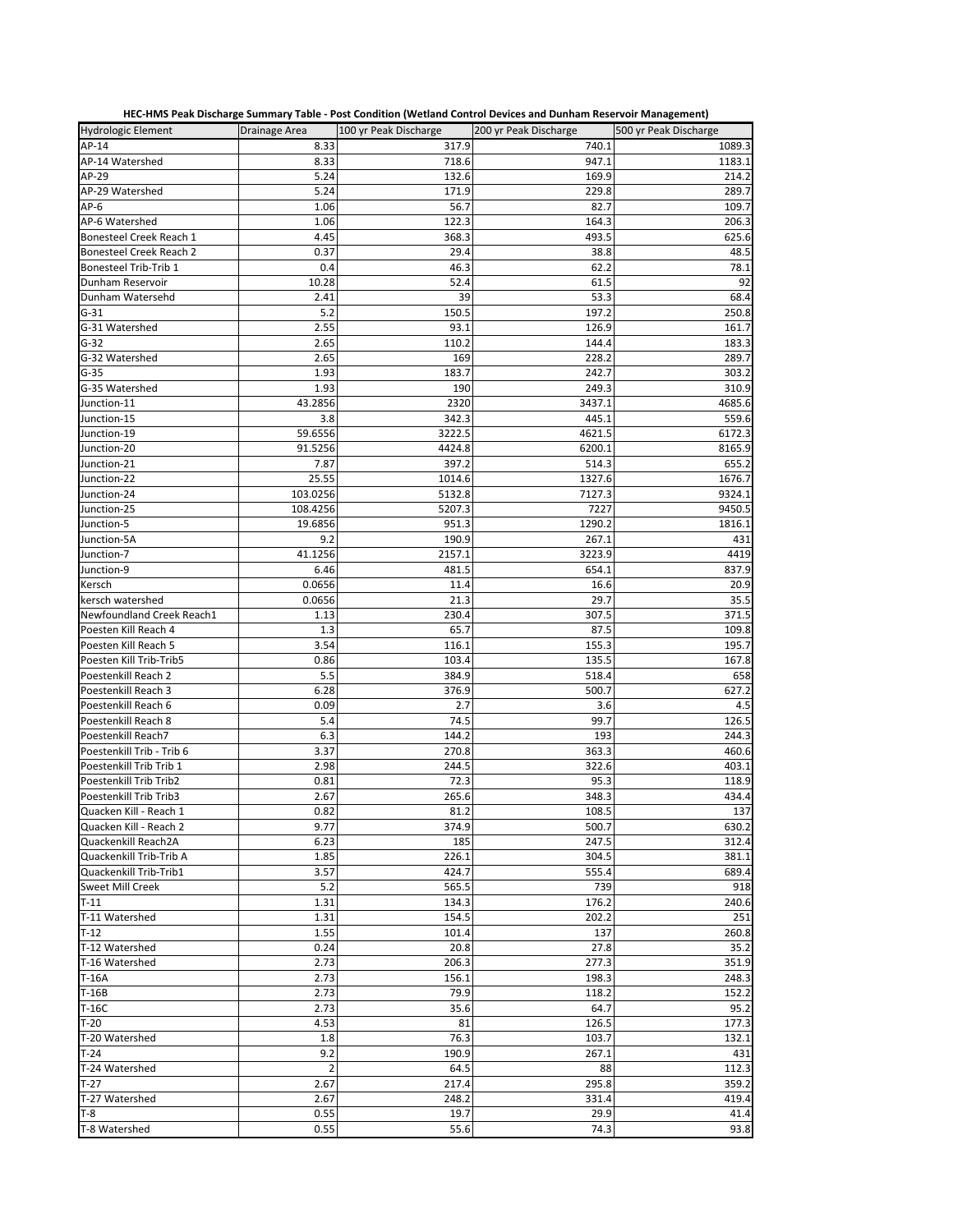| <b>Hydrologic Element</b>           | Drainage Area   | 100 yr Peak Discharge | HEC-HMS Peak Discharge Summary Table - Post Condition (Wetland Control Devices Only)<br>200 yr Peak Discharge | 500 yr Peak Discharge                                                                                                                                                         |
|-------------------------------------|-----------------|-----------------------|---------------------------------------------------------------------------------------------------------------|-------------------------------------------------------------------------------------------------------------------------------------------------------------------------------|
| Junction-20                         | 91.5256         | 4738.2                | 6640.2                                                                                                        | 8722.1                                                                                                                                                                        |
|                                     |                 |                       |                                                                                                               |                                                                                                                                                                               |
| Kersch                              | 0.0656          | 11.4                  | 16.6                                                                                                          | 20.9                                                                                                                                                                          |
| T-12 Watershed                      | 0.24            | 20.8                  | 27.8                                                                                                          | 35.2                                                                                                                                                                          |
| T-27 Watershed                      | 2.67            | 248.2                 | 331.4                                                                                                         | 419.4                                                                                                                                                                         |
| Poestenkill Trib - Trib 6           | 3.37            | 270.8                 | 363.3                                                                                                         | 460.6                                                                                                                                                                         |
| T-20 Watershed                      | 1.8             | 76.3                  | 103.7                                                                                                         | 132.1                                                                                                                                                                         |
| T-16B                               | 2.73            | 79.9                  | 118.2                                                                                                         | 152.2                                                                                                                                                                         |
| $T-16C$                             | 2.73            | 35.6                  | 64.7                                                                                                          | 95.2                                                                                                                                                                          |
| $T-20$                              | 4.53            | 81                    | 126.5                                                                                                         | 177.3                                                                                                                                                                         |
| Junction-5A                         | 9.2             | 190.9                 | 267.1                                                                                                         | 431                                                                                                                                                                           |
| $T-16A$                             | 2.73            | 156.1                 | 198.3                                                                                                         | 248.3                                                                                                                                                                         |
| kersch watershed                    | 0.0656          | 21.3                  | 29.7                                                                                                          | 35.5                                                                                                                                                                          |
| $T-27$                              | 2.67            | 217.4                 | 295.8                                                                                                         | 359.2                                                                                                                                                                         |
| T-24 Watershed                      | $\overline{2}$  | 64.5                  | 88                                                                                                            | 112.3                                                                                                                                                                         |
| T-11 Watershed                      | 1.31            | 154.5                 | 202.2                                                                                                         | 251                                                                                                                                                                           |
| Poestenkill Reach 2                 | 5.5             | 384.9                 | 518.4                                                                                                         | 658                                                                                                                                                                           |
| $T-12$                              | 1.55            | 101.4                 | 137                                                                                                           | 260.8                                                                                                                                                                         |
| $T-24$                              | 9.2             | 190.9                 | 267.1                                                                                                         | 431                                                                                                                                                                           |
| T-16 Watershed                      | 2.73            | 206.3                 | 277.3                                                                                                         | 351.9                                                                                                                                                                         |
| $T-11$                              | 1.31            | 134.3                 | 176.2                                                                                                         | 240.6                                                                                                                                                                         |
| Junction-5                          | 19.6856         | 951.3                 | 1290.2                                                                                                        | 1816.1                                                                                                                                                                        |
| AP-14 Watershed                     | 8.33            | 718.6                 | 947.1                                                                                                         | 1183.1                                                                                                                                                                        |
| AP-14                               | 8.33            | 317.9                 | 740.1                                                                                                         | 1089.3                                                                                                                                                                        |
| T-8 Watershed                       | 0.55            | 55.6                  | 74.3                                                                                                          | 93.8                                                                                                                                                                          |
| $AP-6$                              | 1.06            | 56.7                  | 82.7                                                                                                          | 109.7                                                                                                                                                                         |
| AP-6 Watershed                      | 1.06            | 122.3                 | 164.3                                                                                                         | 206.3                                                                                                                                                                         |
| Bonesteel Creek Reach 1             | 4.45            | 368.3                 | 493.5                                                                                                         | 625.6                                                                                                                                                                         |
| Bonesteel Trib-Trib 1               | 0.4             | 46.3                  | 62.2                                                                                                          | 78.1                                                                                                                                                                          |
| T-8                                 | 0.55            | 19.7                  | 29.9                                                                                                          | 41.4                                                                                                                                                                          |
| Junction-9                          | 6.46            | 481.5                 | 654.1                                                                                                         | 837.9                                                                                                                                                                         |
| Poestenkill Reach 3                 | 6.28            | 376.9                 | 500.7                                                                                                         | 627.2                                                                                                                                                                         |
| Junction-7                          | 41.1256         | 2157.1                | 3223.9                                                                                                        | 4419                                                                                                                                                                          |
| Poesten Kill Reach 4                | 1.3             | 65.7                  | 87.5                                                                                                          | 109.8                                                                                                                                                                         |
| <b>Bonesteel Creek Reach 2</b>      | 0.37            | 29.4                  | 38.8                                                                                                          | 48.5                                                                                                                                                                          |
| Poesten Kill Trib-Trib5             | 0.86            | 103.4                 | 135.5                                                                                                         | 167.8                                                                                                                                                                         |
|                                     |                 |                       |                                                                                                               |                                                                                                                                                                               |
| Junction-11                         | 43.2856         | 2320                  | 3437.1                                                                                                        | 4685.6                                                                                                                                                                        |
| AP-29 Watershed                     | 5.24            | 171.9                 | 229.8                                                                                                         | 289.7                                                                                                                                                                         |
| AP-29<br>Newfoundland Creek Reach1  | 5.24            | 132.6                 | 169.9                                                                                                         | 214.2                                                                                                                                                                         |
|                                     | 1.13            | 230.4                 | 307.5                                                                                                         | 371.5                                                                                                                                                                         |
| Poestenkill Trib Trib3              | 2.67<br>3.8     | 265.6                 | 348.3                                                                                                         | 434.4                                                                                                                                                                         |
| Junction-15<br>Poesten Kill Reach 5 |                 |                       |                                                                                                               |                                                                                                                                                                               |
|                                     |                 | 342.3                 | 445.1                                                                                                         |                                                                                                                                                                               |
|                                     | 3.54            | 116.1                 | 155.3                                                                                                         |                                                                                                                                                                               |
| Poestenkill Trib Trib 1             | 2.98            | 244.5                 | 322.6                                                                                                         | 559.6<br>195.7<br>403.1                                                                                                                                                       |
| Poestenkill Trib Trib2              | 0.81            | 72.3                  | 95.3                                                                                                          |                                                                                                                                                                               |
| Junction-19                         | 59.6556         | 3222.5                | 4621.5                                                                                                        |                                                                                                                                                                               |
| G-35 Watershed                      | 1.93            | 190                   | 249.3                                                                                                         |                                                                                                                                                                               |
| G-31 Watershed                      | 2.55            | 93.1                  | 126.9                                                                                                         |                                                                                                                                                                               |
| Quackenkill Trib-Trib A             | 1.85            | 226.1                 | 304.5                                                                                                         |                                                                                                                                                                               |
| G-32 Watershed                      | 2.65            | 169                   | 228.2                                                                                                         |                                                                                                                                                                               |
| $G-31$                              | 5.2             | 150.5                 | 197.2                                                                                                         |                                                                                                                                                                               |
| Quacken Kill - Reach 1              | 0.82            | 81.2                  | 108.5                                                                                                         |                                                                                                                                                                               |
| $G-32$                              | 2.65            | 110.2                 | 144.4                                                                                                         |                                                                                                                                                                               |
| Dunham Watersehd                    | 2.41            | 39                    | 53.3                                                                                                          |                                                                                                                                                                               |
| Junction-21                         | 7.87            | 397.2                 | 514.3                                                                                                         |                                                                                                                                                                               |
| Dunham Reservoir                    | 10.28           | 365.9                 | 501.6                                                                                                         |                                                                                                                                                                               |
| Quacken Kill - Reach 2              | 9.77            | 374.9                 | 500.7                                                                                                         |                                                                                                                                                                               |
| $G-35$                              | 1.93            | 183.7                 | 242.7                                                                                                         |                                                                                                                                                                               |
| Quackenkill Trib-Trib1              | 3.57            | 424.7                 | 555.4                                                                                                         |                                                                                                                                                                               |
| Junction-22                         | 25.55           | 1328.1                | 1767.7                                                                                                        |                                                                                                                                                                               |
| Quackenkill Reach2A                 | 6.23            | 185                   | 247.5                                                                                                         |                                                                                                                                                                               |
| Poestenkill Reach 6                 | 0.09            | 2.7                   |                                                                                                               |                                                                                                                                                                               |
| Poestenkill Reach7                  |                 |                       | 3.6                                                                                                           |                                                                                                                                                                               |
|                                     | 6.3<br>5.2      | 144.2                 | 193                                                                                                           | 118.9<br>6172.3<br>310.9<br>161.7<br>381.1<br>289.7<br>250.8<br>137<br>183.3<br>68.4<br>655.2<br>648.2<br>630.2<br>303.2<br>689.4<br>2232.9<br>312.4<br>4.5<br>244.3<br>910.6 |
| <b>Sweet Mill Creek</b>             |                 | 558.4                 | 731.7                                                                                                         |                                                                                                                                                                               |
| Junction-24<br>Poestenkill Reach 8  | 103.0256<br>5.4 | 5439.7<br>74.5        | 7560.6<br>99.7                                                                                                | 9873.4<br>126.5                                                                                                                                                               |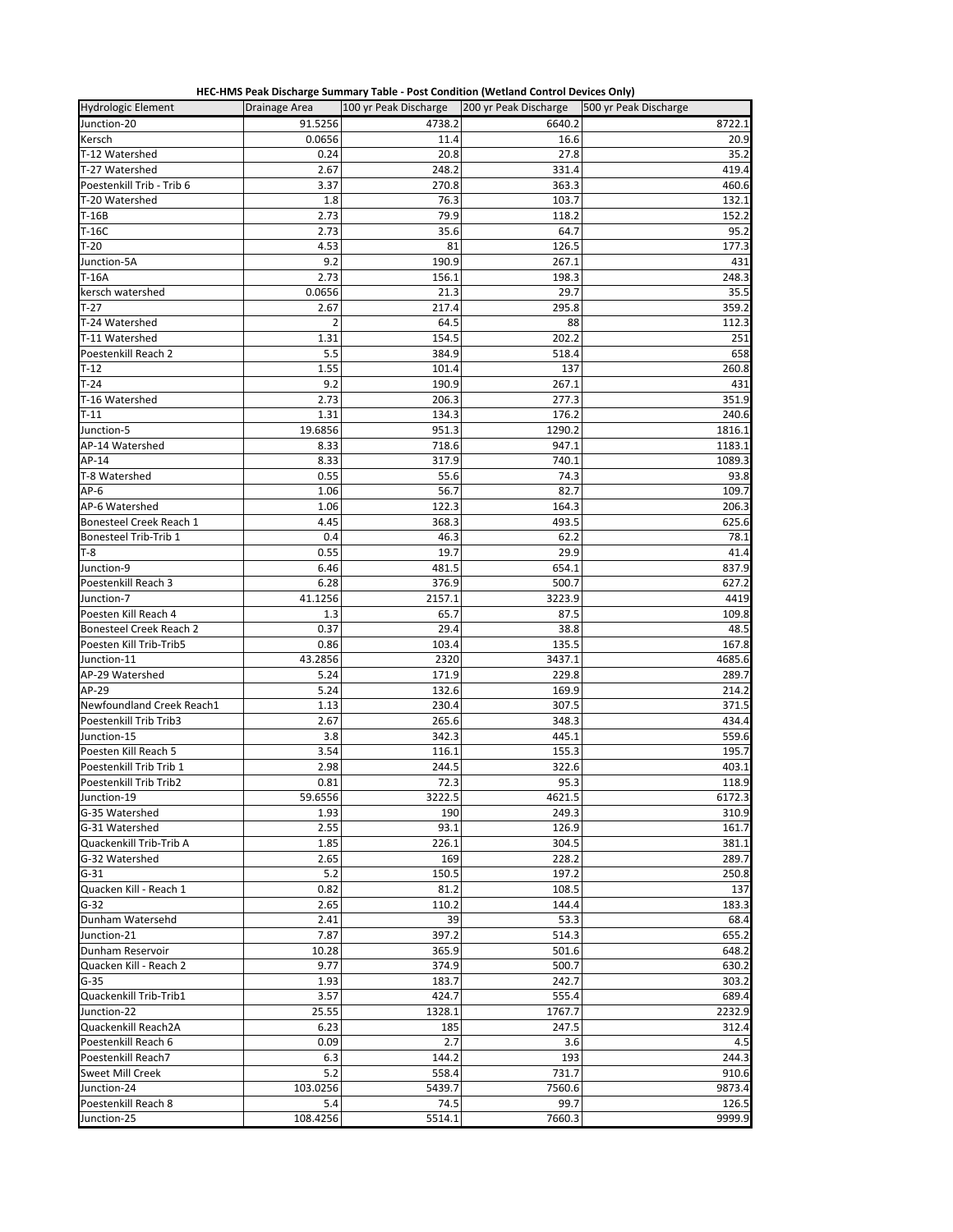| HEC-HMS Peak Discharge Summary Table - Post Condition (Dunham Reservoir Management Only) |               |        |                                                                   |         |  |  |  |  |  |  |  |  |
|------------------------------------------------------------------------------------------|---------------|--------|-------------------------------------------------------------------|---------|--|--|--|--|--|--|--|--|
| <b>Hydrologic Element</b>                                                                | Drainage Area |        | 100 yr Peak Discharge 200 yr Peak Discharge 500 yr Peak Discharge |         |  |  |  |  |  |  |  |  |
| Junction-20                                                                              | 82.98         | 5175.8 | 7237.1                                                            | 9346    |  |  |  |  |  |  |  |  |
| Junction-5                                                                               | 19.72         | 1698.2 | 2268                                                              | 2866.8  |  |  |  |  |  |  |  |  |
| Poestenkill Trib-Trib 7                                                                  | 3.1           | 361.4  | 485                                                               | 608.9   |  |  |  |  |  |  |  |  |
| Junction-7                                                                               | 34.7          | 2753.4 | 3650                                                              | 4626.2  |  |  |  |  |  |  |  |  |
| Poesten Kill Reach 5                                                                     | 3.54          | 116.1  | 155.3                                                             | 195.7   |  |  |  |  |  |  |  |  |
| Poestenkill Trib - Trib 6                                                                | 4.92          | 395.3  | 530.4                                                             | 672.5   |  |  |  |  |  |  |  |  |
| Newfoundland Creek Reach1                                                                | 1.13          | 230.4  | 307.5                                                             | 371.5   |  |  |  |  |  |  |  |  |
| Junction-15                                                                              | 3.8           | 342.3  | 445.1                                                             | 559.6   |  |  |  |  |  |  |  |  |
| Poesten Kill Reach 4                                                                     | 1.3           | 65.7   | 87.5                                                              | 109.8   |  |  |  |  |  |  |  |  |
| Poestenkill Trib Trib3                                                                   | 2.67          | 265.6  | 348.3                                                             | 434.4   |  |  |  |  |  |  |  |  |
| Poestenkill Trib Trib2                                                                   | 2.3           | 205.4  | 270.5                                                             | 337.7   |  |  |  |  |  |  |  |  |
| Junction-11                                                                              | 36.86         | 2916.4 | 3863.3                                                            | 4892.8  |  |  |  |  |  |  |  |  |
| Junction-5A                                                                              | 9.21          | 1041.3 | 1396.8                                                            | 1754.5  |  |  |  |  |  |  |  |  |
| Bonesteel Creek Reach 1                                                                  | 5             | 413.8  | 554.5                                                             | 702.9   |  |  |  |  |  |  |  |  |
| Bonesteel Creek Reach 2                                                                  | 2.24          | 178    | 235.2                                                             | 293.9   |  |  |  |  |  |  |  |  |
| Poesten Kill Trib-Trib5                                                                  | 0.86          | 103.4  | 135.5                                                             | 167.8   |  |  |  |  |  |  |  |  |
| Junction-9                                                                               | 6.46          | 548.1  | 729.5                                                             | 926.4   |  |  |  |  |  |  |  |  |
| Poestenkill Trib Trib 1                                                                  | 2.98          | 244.5  | 322.6                                                             | 403.1   |  |  |  |  |  |  |  |  |
| <b>Bonesteel Trib-Trib 1</b>                                                             | 1.46          | 169.2  | 227.2                                                             | 285.2   |  |  |  |  |  |  |  |  |
| Poestenkill Reach 3                                                                      | 6.28          | 376.9  | 500.7                                                             | 627.2   |  |  |  |  |  |  |  |  |
| Poestenkill Reach 2                                                                      | 5.59          | 391.2  | 526.9                                                             | 668.8   |  |  |  |  |  |  |  |  |
| Poestenkill Reach 1                                                                      | 6.11          | 682.8  | 911.8                                                             | 1147.1  |  |  |  |  |  |  |  |  |
| Junction-19                                                                              | 49.48         | 3819.3 | 5053                                                              | 6384.2  |  |  |  |  |  |  |  |  |
| Quacken Kill - Reach 2                                                                   | 13.33         | 511.5  | 683.2                                                             | 859.9   |  |  |  |  |  |  |  |  |
| Quackenkill Trib-Trib A                                                                  | 1.85          | 226.1  | 304.5                                                             | 381.1   |  |  |  |  |  |  |  |  |
| Quacken Kill - Reach 1                                                                   | 6.02          | 596.2  | 796.8                                                             | 1006.1  |  |  |  |  |  |  |  |  |
| Junction-21                                                                              | 7.87          | 797.1  | 1065.7                                                            | 1343.1  |  |  |  |  |  |  |  |  |
| Dunham Reservoir                                                                         | 10.28         | 253.7  | 727.2                                                             | 1133.8  |  |  |  |  |  |  |  |  |
| Dunham Watershed                                                                         | 2.41          | 39     | 53.3                                                              | 68.4    |  |  |  |  |  |  |  |  |
| Quackenkill Trib-Trib1                                                                   | 3.57          | 424.7  | 555.4                                                             | 689.4   |  |  |  |  |  |  |  |  |
| Junction-22                                                                              | 27.18         | 1168.8 | 1933                                                              | 2644.9  |  |  |  |  |  |  |  |  |
| Quackenkill Reach2A                                                                      | 6.23          | 185    | 247.5                                                             | 312.4   |  |  |  |  |  |  |  |  |
| <b>Sweet Mill Creek</b>                                                                  | 5.2           | 558.4  | 731.7                                                             | 910.6   |  |  |  |  |  |  |  |  |
| Poestenkill Reach7                                                                       | 6.3           | 144.2  | 193                                                               | 244.3   |  |  |  |  |  |  |  |  |
| Poestenkill Reach 6                                                                      | 0.09          | 2.7    | 3.6                                                               | 4.5     |  |  |  |  |  |  |  |  |
| Junction-24                                                                              | 94.48         | 5877.2 | 8157.5                                                            | 10497.3 |  |  |  |  |  |  |  |  |
| Poestenkill Reach 8                                                                      | 5.4           | 74.5   | 99.7                                                              | 126.5   |  |  |  |  |  |  |  |  |
| Junction-25                                                                              | 99.88         | 5951.7 | 8257.2                                                            | 10623.8 |  |  |  |  |  |  |  |  |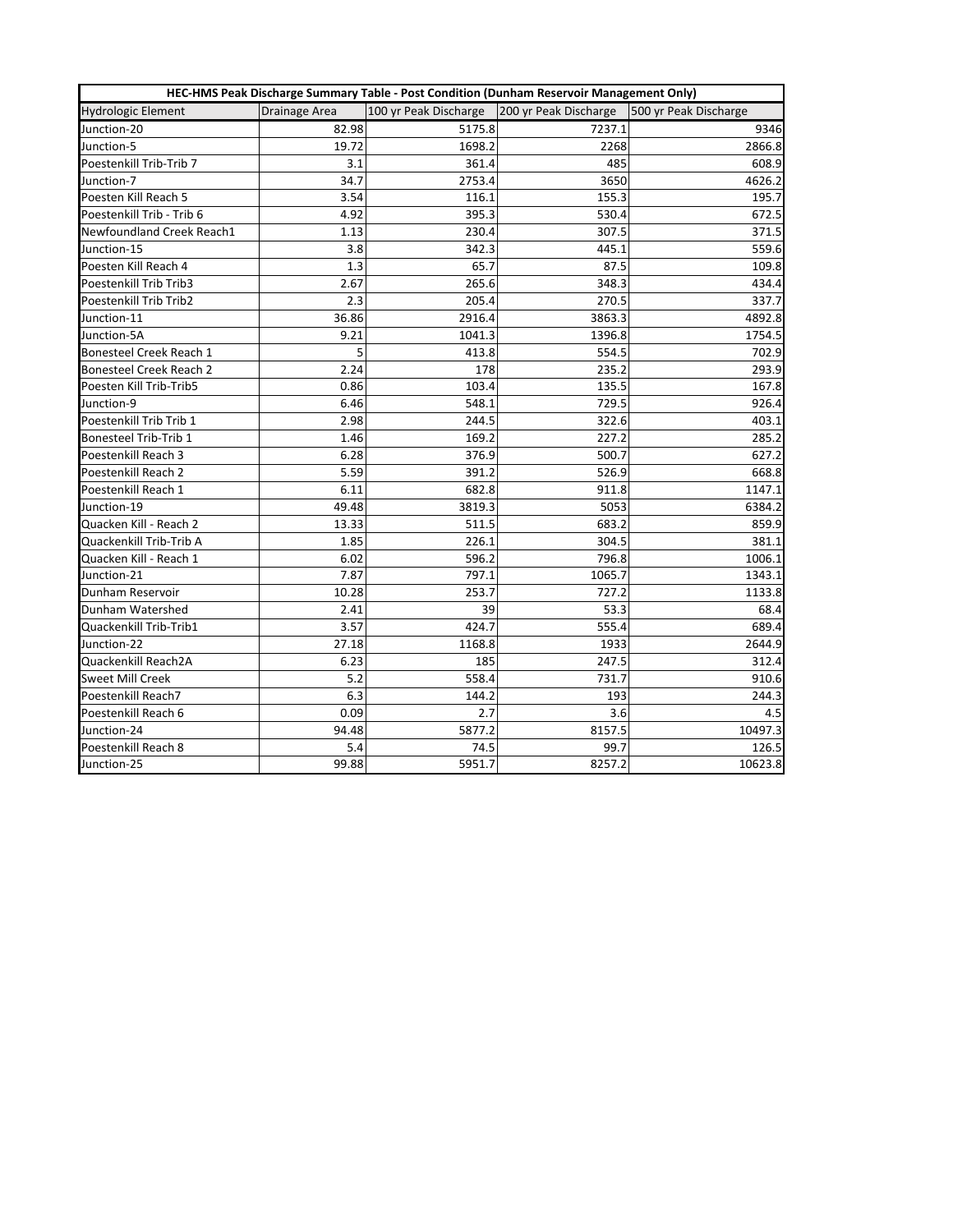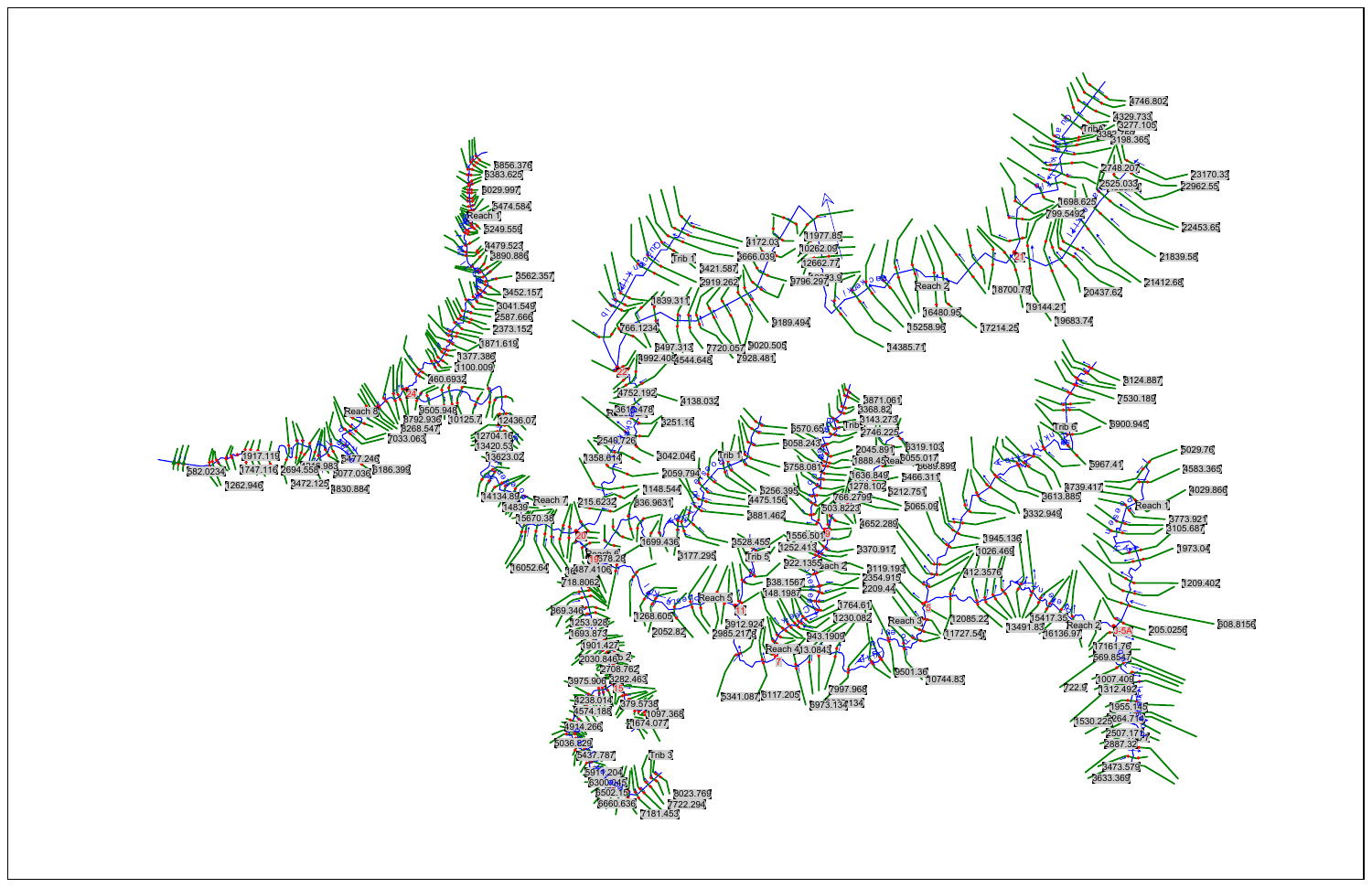| HEC-RAS Summary Table - Post Condition Reach 8 (w/o Dunham Reservoir) |                                    |         |                  |                   |                               |                   |                   |                      |                |                      |                    |  |                       |
|-----------------------------------------------------------------------|------------------------------------|---------|------------------|-------------------|-------------------------------|-------------------|-------------------|----------------------|----------------|----------------------|--------------------|--|-----------------------|
| Reach                                                                 | River Sta                          | Profile | Q Total          |                   | Min Ch El W.S. Elev Crit W.S. |                   | E.G. Elev         | E.G. Slope Vel Chnl  |                | Flow Area            | Top Width          |  | WS. Elevation Benefit |
|                                                                       |                                    |         | (cfs)            | (f <sub>t</sub> ) | (f <sub>t</sub> )             | (f <sub>t</sub> ) | (f <sub>t</sub> ) | (ft/ft)              | (ft/s)         | (sq ft)              | (f <sub>t</sub> )  |  | (f <sub>t</sub> )     |
| Reach 8                                                               | 9084.866 100 YR                    |         | 5439.7           | 328.97            | 340.54                        | 335.49            | 340.57            | 0.00017              | 1.4            | 3879.23              | 653.48             |  | $-0.76$               |
| Reach 8                                                               | 9084.866 200 YR                    |         | 7560.6           | 328.97            | 342.19                        | 336.05            | 342.22            | 0.000147             | 1.52           | 4963.31              | 661.32             |  | $-0.59$               |
| Reach 8                                                               | 9084.866 500 YR                    |         | 9873.4           | 328.97            | 343.74                        | 336.44            | 343.79            | 0.000135             | 1.65           | 5997.52              | 666.58             |  | $-0.47$               |
| Reach 8                                                               | 8904.993 100 YR                    |         | 5439.7           | 324.05            | 340.2                         |                   |                   | 0.000683             |                | 1619.79              | 204.11             |  | $-0.74$               |
| Reach 8                                                               | 8904.993 200 YR                    |         | 7560.6           | 324.05            | 341.81                        |                   | 340.37<br>342.03  | 0.000915             | 3.36<br>3.77   | 2004.57              | 266.24             |  | $-0.58$               |
| Reach 8                                                               | 8904.993 500 YR                    |         | 9873.4           | 324.05            | 343.34                        |                   | 343.6             | 0.000896             | 4.06           | 2429.41              | 283.94             |  | $-0.47$               |
|                                                                       |                                    |         |                  |                   |                               |                   |                   |                      |                |                      |                    |  |                       |
| Reach 8                                                               | 8792.936 100 YR                    |         | 5439.7           | 322.64            | 340.21                        |                   | 340.24            | 0.000127             | 1.4            | 3884.43              | 525.96             |  | $-0.74$               |
| Reach 8                                                               | 8792.936 200 YR                    |         | 7560.6           | 322.64            | 341.83                        |                   | 341.87            | 0.000129             | 1.59           | 4746.53              | 533.89             |  | $-0.6$                |
| Reach 8                                                               | 8792.936 500 YR                    |         | 9873.4           | 322.64            | 343.39                        |                   | 343.44            | 0.00013              | 1.77           | 5579.1               | 538.32             |  | $-0.47$               |
|                                                                       |                                    |         |                  |                   |                               |                   |                   |                      |                |                      |                    |  |                       |
| Reach 8                                                               | 8546.203 100 YR                    |         | 5439.7           | 318.6             | 326.24                        |                   | 326.67            | 0.002369             | 5.26           | 1034.16              | 171.68             |  | $-0.67$               |
| Reach 8                                                               | 8546.203 200 YR                    |         | 7560.6           | 318.6             | 327.73                        |                   | 328.26            | 0.002292             | 5.84           | 1293.77              | 178.33             |  | $-0.54$               |
| Reach 8                                                               | 8546.203 500 YR                    |         | 9873.4           | 318.6             | 329.17                        |                   | 329.8             | 0.00223              | 6.34           | 1556.19              | 185.27             |  | $-0.45$               |
| Reach 8                                                               | 8339.744 100 YR                    |         | 5439.7           | 315.29            | 320.7                         | 320.7             | 323.01            | 0.018456             | 12.17          | 446.81               | 97.86              |  | $-0.54$               |
| Reach 8                                                               | 8339.744 200 YR                    |         | 7560.6           | 315.29            | 321.86                        | 321.86            | 324.68            | 0.017472             | 13.47          | 561.32               | 100.62             |  | $-0.45$               |
| Reach 8                                                               | 8339.744 500 YR                    |         | 9873.4           | 315.29            | 323.01                        | 323.01            | 326.3             | 0.016598             | 14.54          | 679.04               | 103.75             |  | $-0.34$               |
|                                                                       |                                    |         |                  |                   |                               |                   |                   |                      |                |                      |                    |  |                       |
| Reach 8                                                               | 8268.547 100 YR                    |         | 5439.7           | 304.66            | 313.47                        | 314.47            | 317.63            | 0.027594             | 16.35          | 332.73               | 60.62              |  | $-0.83$               |
| Reach 8                                                               | 8268.547 200 YR                    |         | 7560.6           | 304.66            | 315.46                        | 316.43            | 319.44            | 0.028683             | 16             | 472.58               | 92.56              |  | $-0.47$               |
| Reach 8                                                               | 8268.547 500 YR                    |         | 9873.4           | 304.66            | 316.46                        | 317.52            | 321.06            | 0.030202             | 17.21          | 573.81               | 104.8              |  | $-0.26$               |
|                                                                       |                                    |         |                  |                   |                               |                   |                   |                      |                |                      |                    |  |                       |
| Reach 8                                                               | 8134.045 100 YR                    |         | 5439.7           | 283.79            | 288.66                        | 291.18            | 297.26<br>299.42  | 0.086827             | 23.53          | 231.2                | 58.57              |  | $-0.45$               |
| Reach 8<br>Reach 8                                                    | 8134.045 200 YR<br>8134.045 500 YR |         | 7560.6<br>9873.4 | 283.79<br>283.79  | 289.85<br>291.01              | 292.7<br>294.18   | 301.5             | 0.07638<br>0.066009  | 24.82<br>25.98 | 304.58<br>380.04     | 63.88<br>65.77     |  | $-0.48$<br>$-0.33$    |
|                                                                       |                                    |         |                  |                   |                               |                   |                   |                      |                |                      |                    |  |                       |
| Reach 8                                                               | 8031.935 100 YR                    |         | 5439.7           | 280.22            | 287.23                        | 287.23            | 289.88            | 0.017843             | 13.06          | 416.41               | 78.69              |  | $-0.61$               |
| Reach 8                                                               | 8031.935 200 YR                    |         | 7560.6           | 280.22            | 288.59                        | 288.59            | 291.81            | 0.016947             | 14.4           | 525.11               | 81.55              |  | $-0.49$               |
| Reach 8                                                               | 8031.935 500 YR                    |         | 9873.4           | 280.22            | 289.96                        | 289.95            | 293.66            | 0.016295             | 15.45          | 639.06               | 86.05              |  | $-0.4$                |
|                                                                       |                                    |         |                  |                   |                               |                   |                   |                      |                |                      |                    |  |                       |
| Reach 8                                                               | 7403.166 100 YR                    |         | 5439.7           | 253.84            | 270.44                        | 258.83            | 270.48            | 0.000081             | 1.48           | 3680.42              | 321.55             |  | $-1.11$               |
| Reach 8                                                               | 7403.166 200 YR                    |         | 7560.6           | 253.84            | 272.85                        | 259.52            | 272.89            | 0.00009              | 1.69           | 4483.71              | 346.95             |  | $-0.82$               |
| Reach 8                                                               | 7403.166 500 YR                    |         | 9873.4           | 253.84            | 275.25                        | 260.22            | 275.31            | 0.000099             | 1.84           | 5362.77              | 390.62             |  | $-0.63$               |
| Reach 8                                                               | 7175.604 100 YR                    |         | 5439.7           | 251.87            | 260.89                        |                   | 261.29            | 0.00227              | 5.06           | 1074.98              | 183.97             |  | $-0.93$               |
| Reach 8                                                               | 7175.604 200 YR                    |         | 7560.6           | 251.87            | 262.95                        |                   | 263.37            | 0.001681             | 5.16           | 1464.33              | 193.37             |  | $-0.76$               |
| Reach 8                                                               | 7175.604 500 YR                    |         | 9873.4           | 251.87            | 265.02                        |                   | 265.45            | 0.001368             | 5.26           | 1878.18              | 206.42             |  | $-0.63$               |
|                                                                       |                                    |         |                  |                   |                               |                   |                   |                      |                |                      |                    |  |                       |
| Reach 8                                                               | 7033.063 100 YR                    |         | 5439.7           | 250.07            | 260.16                        |                   | 260.46            | 0.001315             | 4.43           | 1228.32              | 167.87             |  | $-1.01$               |
| Reach 8                                                               | 7033.063 200 YR                    |         | 7560.6           | 250.07            | 262.37                        |                   | 262.71            | 0.001108             | 4.7            | 1607.75              | 175.19             |  | $-0.79$               |
| Reach 8                                                               | 7033.063 500 YR                    |         | 9873.4           | 250.07            | 264.52                        |                   | 264.9             | 0.000976             | 4.96           | 1989.8               | 180.45             |  | $-0.64$               |
|                                                                       |                                    |         |                  |                   |                               |                   |                   |                      |                |                      |                    |  |                       |
| Reach 8<br>Reach 8                                                    | 6186.399 100 YR<br>6186.399 200 YR |         | 5439.7<br>7560.6 | 244.23<br>244.23  | 258.96<br>261.31              |                   | 258.96<br>261.32  | 0.00001<br>0.00001   | 0.47<br>0.52   | 11548.02<br>14489    | 1240.15<br>1257.39 |  | $-1.08$<br>$-0.81$    |
| Reach 8                                                               | 6186.399 500 YR                    |         | 9873.4           | 244.23            | 263.54                        |                   |                   | 263.54 0.000009      | 0.57           | 17316.07             | 1282.93            |  | $-0.66$               |
|                                                                       |                                    |         |                  |                   |                               |                   |                   |                      |                |                      |                    |  |                       |
| Reach 8                                                               | 5477.246 100 YR                    |         | 5439.7           | 240.03            | 258.33                        |                   | 258.39            | 0.000161             | 1.87           | 2908.72              | 300.32             |  | $-1.1$                |
| Reach 8                                                               | 5477.246 200 YR                    |         | 7560.6           | 240.03            | 260.71                        |                   | 260.78            | 0.000157             | 2.07           | 3643.72              | 315.17             |  | $-0.8$                |
| Reach 8                                                               | 5477.246 500 YR                    |         | 9873.4           | 240.03            | 262.94                        |                   | 263.02            | 0.000158             | 2.26           | 4360.9               | 332.81             |  | $-0.65$               |
|                                                                       |                                    |         |                  |                   |                               |                   |                   |                      |                |                      |                    |  |                       |
| Reach 8                                                               | 5291.141 100 YR                    |         | 5439.7           | 237.73            | 249.13<br>251.33              |                   | 249.75            | 0.002167<br>0.002432 | 6.3            | 862.84<br>1085.86    | 97.16              |  | $-1.33$               |
| Reach 8<br>Reach 8                                                    | 5291.141 200 YR<br>5291.141 500 YR |         | 7560.6<br>9873.4 | 237.73<br>237.73  | 252.68                        |                   | 252.08<br>253.63  | 0.003496             | 6.96<br>7.82   | 1261.97              | 114.77<br>148.29   |  | $-0.49$<br>$-0.38$    |
|                                                                       |                                    |         |                  |                   |                               |                   |                   |                      |                |                      |                    |  |                       |
| Reach 8                                                               | 5077.036 100 YR                    |         | 5439.7           | 237.53            | 249.13                        |                   | 249.19            | 0.000251             | 1.94           | 2797.35              | 385.82             |  | $-1.42$               |
| Reach 8                                                               | 5077.036 200 YR                    |         | 7560.6           | 237.53            | 251.48                        |                   | 251.54            | 0.000195             | 2.04           | 3713.99              | 394.34             |  | $-0.53$               |
| Reach 8                                                               | 5077.036 500 YR                    |         | 9873.4           | 237.53            | 252.9                         |                   | 252.98            | 0.000215             | 2.31           | 4279.56              | 404.66             |  | $-0.4$                |
|                                                                       |                                    |         |                  |                   |                               |                   |                   |                      |                |                      |                    |  |                       |
| Reach 8                                                               | 4830.884 100 YR                    |         | 5439.7           | 235.14            | 248.23                        |                   | 248.24            | 0.000023             | 0.66           | 8270.51              | 982.93             |  | $-1.6$                |
| Reach 8<br>Reach 8                                                    | 4830.884 200 YR<br>4830.884 500 YR |         | 7560.6<br>9873.4 | 235.14<br>235.14  | 250.72<br>252.03              |                   | 250.73<br>252.04  | 0.00002<br>0.000024  | 0.7<br>0.81    | 10841.03<br>12276.15 | 1079.41<br>1115.38 |  | $-0.48$               |
|                                                                       |                                    |         |                  |                   |                               |                   |                   |                      |                |                      |                    |  | $-0.36$               |
| Reach 8                                                               | 4216.983 100 YR                    |         | 5439.7           | 231.5             | 246.96                        |                   | 247.06            | 0.000662             | 2.49           | 2181.69              | 426.95             |  | $-1.92$               |
| Reach 8                                                               | 4216.983 200 YR                    |         | 7560.6           | 231.5             | 249.72                        |                   | 249.8             | 0.000318             | 2.21           | 3422.12              | 462.86             |  | $-0.41$               |
| Reach 8                                                               | 4216.983 500 YR                    |         | 9873.4           | 231.5             | 250.87                        |                   | 250.96            | 0.000349             | 2.49           | 3962.29              | 479.17             |  | $-0.31$               |
|                                                                       |                                    |         |                  |                   |                               |                   |                   |                      |                |                      |                    |  |                       |
| Reach 8                                                               | 4059.872 100 YR                    |         | 5439.7           | 230.41            | 246.84                        | 236.09            | 246.91            | 0.000148             | 2.05           | 2655.83              | 222.12             |  | $-1.89$               |
| Reach 8                                                               | 4059.872 200 YR                    |         | 7560.6           | 230.41            | 249.58                        |                   | 249.64            | 0.000281             | 1.96           | 3848.9               | 565.79             |  | $-0.41$               |
| Reach 8                                                               | 4059.872 500 YR                    |         | 9873.4           | 230.41            | 250.71                        |                   | 250.79            | 0.000319             | 2.19           | 4508.24              | 619.83             |  | $-0.31$               |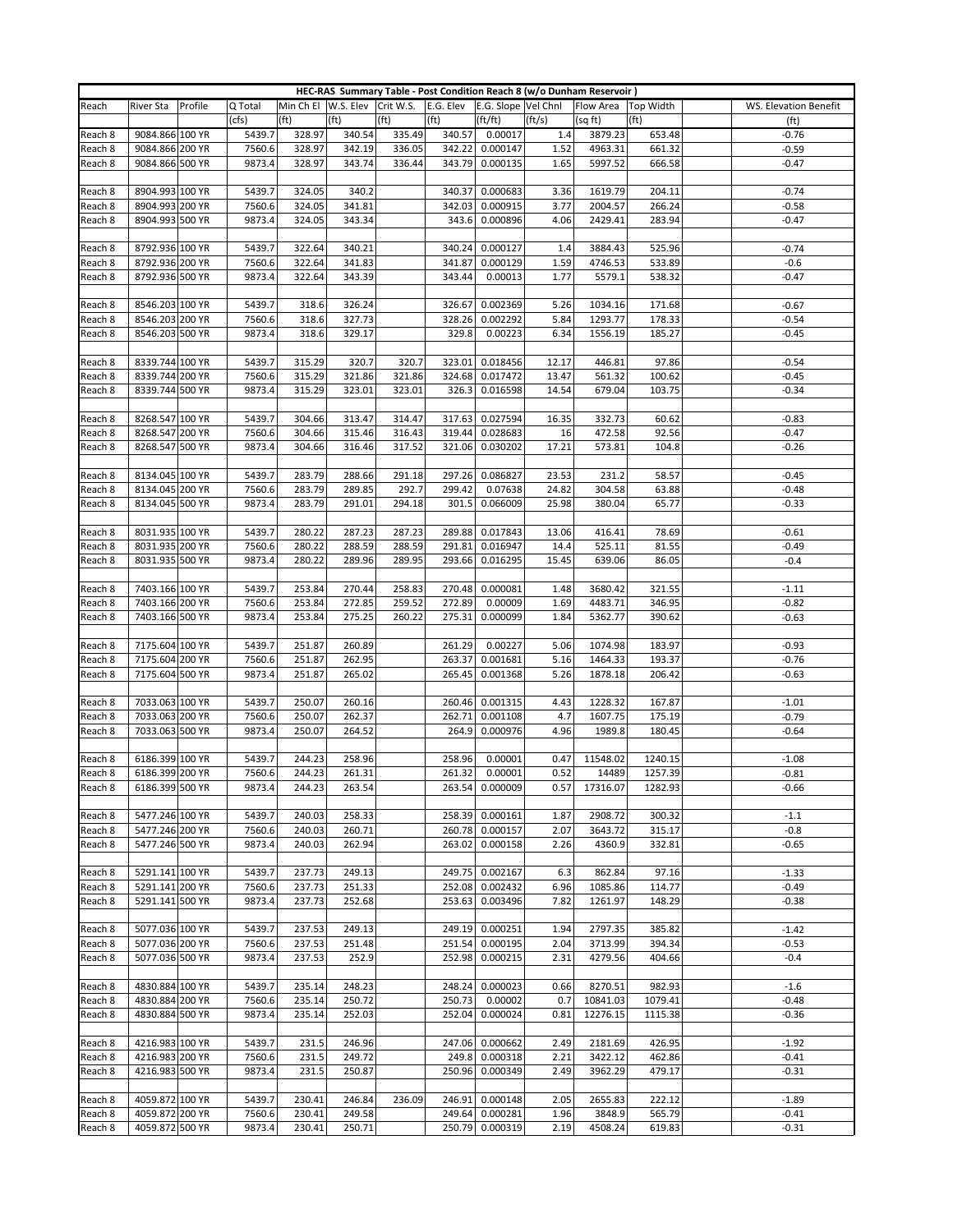| Reach 8 | 3942.972 100 YR | 5439.7 | 230.25 | 243.9  |        | 243.92 | 0.000206        | 1.33  | 4187.73 | 871.37  | $-0.54$ |
|---------|-----------------|--------|--------|--------|--------|--------|-----------------|-------|---------|---------|---------|
| Reach 8 | 3942.972 200 YR | 7560.6 | 230.25 | 245.16 |        | 245.19 | 0.00024         | 1.42  | 5455.12 | 1158.39 | $-0.35$ |
| Reach 8 | 3942.972 500 YR | 9873.4 | 230.25 | 246.07 |        | 246.1  | 0.000236        | 1.55  | 6522.84 | 1199.12 | $-0.26$ |
|         |                 |        |        |        |        |        |                 |       |         |         |         |
| Reach 8 | 3472.125 100 YR | 5439.7 | 227.99 | 239.72 |        | 239.78 | 0.00049         | 1.86  | 2918.11 | 711.43  | $-0.51$ |
| Reach 8 | 3472.125 200 YR | 7560.6 | 227.99 | 240.83 |        | 240.9  | 0.00043         | 2.04  | 3710.81 | 717.2   | $-0.45$ |
| Reach 8 | 3472.125 500 YR | 9873.4 | 227.99 | 241.97 |        | 242.05 | 0.000383        | 2.18  | 4538.22 | 728.71  | $-0.34$ |
|         |                 |        |        |        |        |        |                 |       |         |         |         |
| Reach 8 | 2694.558 100 YR | 5439.7 | 227.07 | 235.14 |        | 235.17 | 0.000167        | 1.44  | 3845.03 | 634.63  | $-0.56$ |
| Reach 8 | 2694.558 200 YR | 7560.6 | 227.07 | 236.64 |        | 236.68 | 0.000157        | 1.61  | 4807.18 | 650.4   | $-0.45$ |
| Reach 8 | 2694.558 500 YR | 9873.4 | 227.07 | 237.81 |        | 237.86 | 0.000166        | 1.81  | 5573.07 | 654.42  | $-0.36$ |
|         |                 |        |        |        |        |        |                 |       |         |         |         |
|         | 2381.125 100 YR | 5439.7 | 226.84 | 232.8  |        | 232.82 | 0.00017         | 1.14  | 4803.1  | 1115.91 | $-0.8$  |
| Reach 8 |                 |        |        | 235.13 |        | 235.14 | 0.000081        |       | 7469.08 |         | $-0.44$ |
| Reach 8 | 2381.125 200 YR | 7560.6 | 226.84 |        |        |        |                 | 1.02  | 8811.39 | 1175.03 |         |
| Reach 8 | 2381.125 500 YR | 9873.4 | 226.84 | 236.26 |        | 236.28 | 0.000082        | 1.13  |         | 1215.76 | $-0.33$ |
|         |                 |        |        |        |        |        |                 |       |         |         |         |
| Reach 8 | 2233.088 100 YR | 5439.7 | 213.62 | 232.75 |        | 232.77 | 0.000085        | 1.02  | 5569.02 | 931.13  | $-0.8$  |
| Reach 8 | 2233.088 200 YR | 7560.6 | 213.62 | 235.1  |        | 235.11 | 0.000064        | 0.98  | 7983.1  | 1104.81 | $-0.43$ |
| Reach 8 | 2233.088 500 YR | 9873.4 | 213.62 | 236.22 |        | 236.24 | 0.000068        | 1.11  | 9243.24 | 1128.08 | $-0.34$ |
|         |                 |        |        |        |        |        |                 |       |         |         |         |
| Reach 8 | 2107.736 100 YR | 5439.7 | 213.48 | 229.33 |        | 229.49 | 0.000731        | 3.14  | 1732.99 | 254.89  | $-0.87$ |
| Reach 8 | 2107.736 200 YR | 7560.6 | 213.48 | 232.35 |        | 232.46 | 0.000782        | 2.63  | 2879.13 | 591.96  | $-0.37$ |
| Reach 8 | 2107.736 500 YR | 9873.4 | 213.48 | 233.33 |        | 233.46 | 0.000749        | 2.85  | 3469.48 | 611.93  | $-0.31$ |
|         |                 |        |        |        |        |        |                 |       |         |         |         |
| Reach 8 | 1917.119 100 YR | 5439.7 | 199.21 | 207.04 | 204.96 |        | 207.99 0.005292 | 7.81  | 696.24  | 114.57  | $-0.59$ |
| Reach 8 | 1917.119 200 YR | 7560.6 | 199.21 | 208.35 | 206.02 | 209.59 | 0.005519        | 8.9   | 849.03  | 117.62  | $-0.51$ |
| Reach 8 | 1917.119 500 YR | 9873.4 | 199.21 | 209.64 | 207.09 | 211.15 | 0.005648        | 9.85  | 1002.24 | 120.61  | $-0.38$ |
|         |                 |        |        |        |        |        |                 |       |         |         |         |
| Reach 8 | 1747.116 100 YR | 5439.7 | 74.28  | 78.78  | 78.78  | 80.68  | 0.019643        | 11.06 | 491.94  | 131.3   | $-0.44$ |
| Reach 8 | 1747.116 200 YR | 7560.6 | 74.28  | 79.73  | 79.73  | 82.06  | 0.018247        | 12.26 | 616.91  | 132.53  | $-0.33$ |
| Reach 8 | 1747.116 500 YR | 9873.4 | 74.28  | 80.63  | 80.63  | 83.42  | 0.017576        | 13.4  | 736.85  | 133.69  | $-0.28$ |
|         |                 |        |        |        |        |        |                 |       |         |         |         |
| Reach 8 | 1615.422 100 YR | 5439.7 | 51.25  | 55.68  | 58.19  | 64.09  | 0.095581        | 23.27 | 233.73  | 66.24   | $-0.43$ |
| Reach 8 | 1615.422 200 YR | 7560.6 | 51.25  | 56.66  | 59.64  | 66.53  | 0.085836        | 25.21 | 299.96  | 69.05   | $-0.41$ |
| Reach 8 | 1615.422 500 YR | 9873.4 | 51.25  | 57.64  | 60.93  | 68.62  | 0.080776        | 26.59 | 371.36  | 75.07   | $-0.31$ |
|         |                 |        |        |        |        |        |                 |       |         |         |         |
| Reach 8 | 1382.411 100 YR | 5439.7 | 27.13  | 46.43  | 33.78  | 46.49  | 0.000144        | 2.05  | 2650.85 | 213.43  | $-1.29$ |
| Reach 8 | 1382.411 200 YR | 7560.6 | 27.13  | 49.17  | 35.38  | 49.26  | 0.000149        | 2.33  | 3244.68 | 219.67  | $-1.19$ |
| Reach 8 | 1382.411 500 YR | 9873.4 | 27.13  | 51.84  | 36.86  | 51.94  | 0.000154        | 2.57  | 3843.38 | 228.63  | $-0.64$ |
|         |                 |        |        |        |        |        |                 |       |         |         |         |
| Reach 8 | 1262.946 100 YR | 5439.7 | 20.83  | 43.57  |        | 43.67  | 0.0003          | 2.63  | 2069.3  | 196.41  | $-1.19$ |
| Reach 8 | 1262.946 200 YR | 7560.6 | 20.83  | 46.08  |        | 46.21  | 0.000346        | 2.88  | 2626.92 | 244.87  | $-1.12$ |
| Reach 8 | 1262.946 500 YR | 9873.4 | 20.83  | 48.54  |        | 48.67  | 0.000397        | 2.94  | 3359.18 | 341.23  | $-0.6$  |
|         |                 |        |        |        |        |        |                 |       |         |         |         |
| Reach 8 | 1171.695 100 YR | 5439.7 | 17.36  | 36.6   |        | 36.74  | 0.000565        | 3.01  | 1804.24 | 223.08  | $-1.09$ |
| Reach 8 | 1171.695 200 YR | 7560.6 | 17.36  | 38.89  |        | 39.05  | 0.000508        | 3.24  | 2333.3  | 238.71  | $-0.75$ |
| Reach 8 | 1171.695 500 YR | 9873.4 | 17.36  | 40.78  |        | 40.97  | 0.000505        | 3.53  | 2797    | 250.44  | $-0.56$ |
|         |                 |        |        |        |        |        |                 |       |         |         |         |
| Reach 8 | 582.0234 100 YR | 5439.7 | 6.23   | 22.98  |        |        | 23.41 0.001028  | 5.3   | 1068.99 | 238.87  | $-0.49$ |
| Reach 8 | 582.0234 200 YR | 7560.6 | 6.23   | 24.05  |        |        | 24.68 0.001465  | 6.54  | 1468.34 | 528.04  | $-0.35$ |
| Reach 8 | 582.0234 500 YR | 9873.4 | 6.23   | 24.94  |        | 25.71  | 0.001763        | 7.47  | 2057.87 | 822.33  | $-0.25$ |
|         |                 |        |        |        |        |        |                 |       |         |         |         |
| Reach 8 | 468.3845 100 YR | 5439.7 | 5.29   | 22.84  |        |        | 23.08 0.000556  | 3.94  | 1421.69 | 311.41  | $-0.47$ |
| Reach 8 | 468.3845 200 YR | 7560.6 | 5.29   | 23.86  |        | 24.21  | 0.00077         | 4.85  | 2007.78 | 684.34  | $-0.34$ |
| Reach 8 | 468.3845 500 YR | 9873.4 | 5.29   | 24.71  |        |        | 25.14 0.000933  | 5.55  | 2633.27 | 760.09  | $-0.23$ |
|         |                 |        |        |        |        |        |                 |       |         |         |         |
| Reach 8 | 363.373 100 YR  | 5514.1 | 3.57   | 22.52  | 13.94  |        | 22.82 0.001001  | 4.81  | 1904    | 813.87  | $-0.51$ |
| Reach 8 | 363.373 200 YR  | 7660.3 | 3.57   | 23.61  | 15.86  |        | 23.89 0.001002  | 5     | 2869.07 | 937.75  | $-0.35$ |
| Reach 8 | 363.373 500 YR  | 9999.9 | 3.57   | 24.49  | 17.58  |        | 24.75 0.001002  | 5.16  | 3821.69 | 1275.17 | $-0.25$ |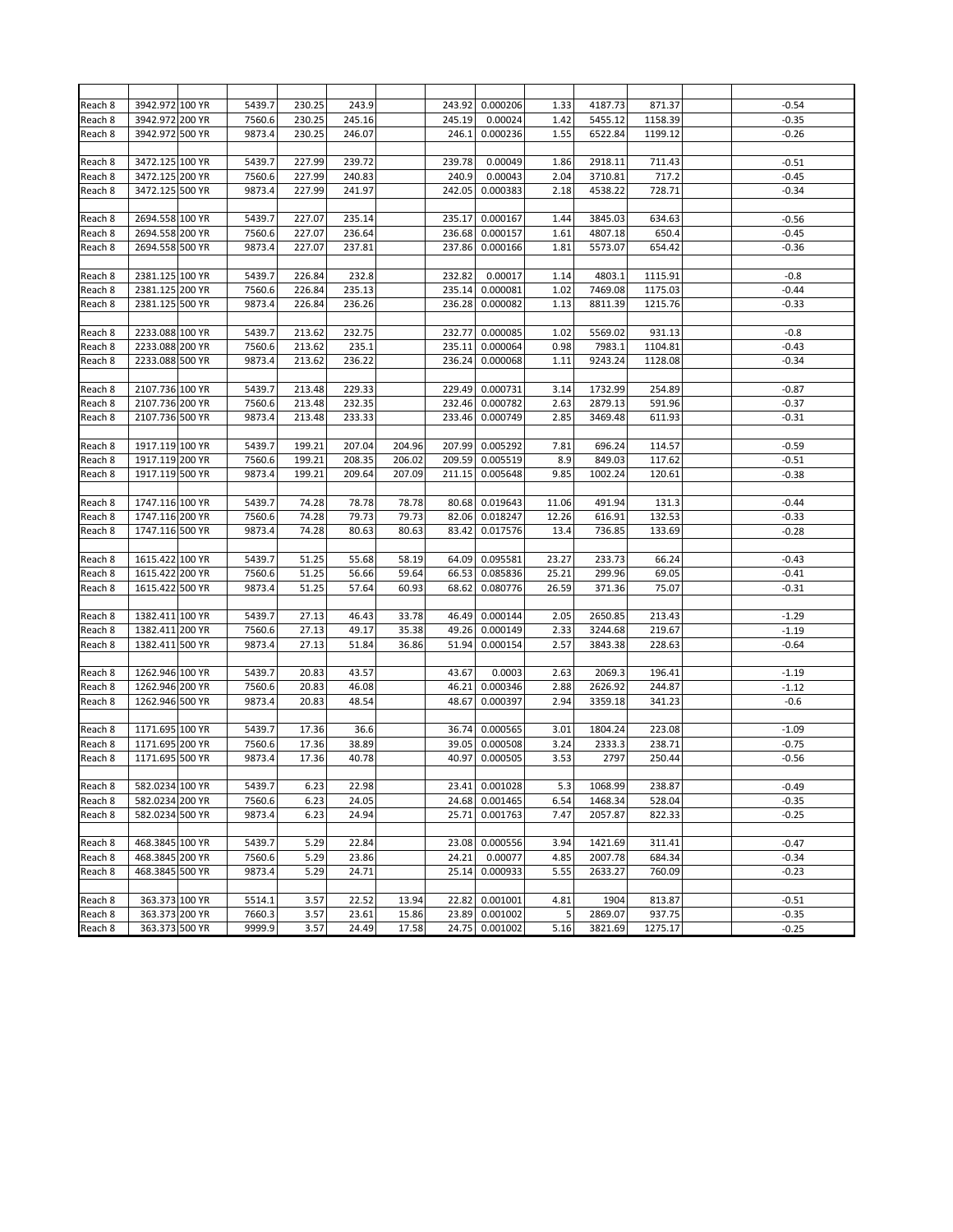|                    | HEC-RAS Summary Table - Post Condition Reach 8 (w/Only Dunham Reservoir Management) |           |                   |                   |                   |                       |                   |                           |                |                                |                                               |                     |                       |
|--------------------|-------------------------------------------------------------------------------------|-----------|-------------------|-------------------|-------------------|-----------------------|-------------------|---------------------------|----------------|--------------------------------|-----------------------------------------------|---------------------|-----------------------|
| River              | Reach                                                                               | River Sta | Profile           | Q Total           |                   | Min Ch El   W.S. Elev | Crit W.S.         |                           |                |                                | E.G. Elev   E.G. Slope   Vel Chnl   Flow Area | Top Width           | WS. Elevation Benefit |
|                    |                                                                                     |           | (cfs)             | (f <sub>t</sub> ) | (f <sub>t</sub> ) | (f <sup>t</sup> )     | (f <sub>t</sub> ) | (ft/ft)                   | (ft/s)         | (sq ft)                        | (f <sup>t</sup> )                             |                     | (f <sub>t</sub> )     |
| Reach 8            | 9084.866 100 YR                                                                     |           | 5877.2            | 328.97            | 340.9             | 335.67                | 340.93            | 0.000163                  | 1.43           | 4117.14                        | 654.82                                        | 0.1                 | $-0.4$                |
| Reach 8            | 9084.866 200 YR                                                                     |           | 8157.5            | 328.97            | 342.61            | 336.16                | 342.64            | 0.000144                  | 1.56           | 5240.96                        | 663.9                                         | 0.1                 | $-0.17$               |
| Reach 8            | 9084.866 500 YR                                                                     |           | 10497.3           | 328.97            | 344.14            | 336.55                | 344.18            | 0.000132                  | 1.68           | 6262.53                        | 667.24                                        | 0.1                 | $-0.07$               |
|                    | 8904.993 100 YR                                                                     |           |                   |                   |                   |                       | 340.74            |                           | 3.47           |                                |                                               | 0.22                | $-0.39$               |
| Reach 8<br>Reach 8 | 8904.993 200 YR                                                                     |           | 5877.2<br>8157.5  | 324.05<br>324.05  | 340.55<br>342.22  |                       | 342.45            | 0.000743<br>0.000921      | 3.86           | 1693.47<br>2115.81             | 216.71<br>273.3                               | 0.24                | $-0.17$               |
| Reach 8            | 8904.993 500 YR                                                                     |           | 10497.3           | 324.05            | 343.73            |                       | 344               | 0.000884                  | 4.13           | 2541.5                         | 286.88                                        | 0.24                | $-0.08$               |
|                    |                                                                                     |           |                   |                   |                   |                       |                   |                           |                |                                |                                               |                     |                       |
| Reach 8            | 8792.936 100 YR                                                                     |           | 5877.2            | 322.64            | 340.57            |                       | 340.6             | 0.000128                  | 1.44           | 4072.18                        | 528.15                                        | 0.09                | $-0.38$               |
| Reach 8            | 8792.936 200 YR                                                                     |           | 8157.5            | 322.64            | 342.25            |                       | 342.29            | 0.000129                  | 1.64           | 4969.52                        | 535.08                                        | 0.09                | $-0.18$               |
| Reach 8            | 8792.936 500 YR                                                                     |           | 10497.3           | 322.64            | 343.78            |                       | 343.84            | 0.00013                   | 1.81           | 5793.24                        | 539.45                                        | 0.1                 | $-0.08$               |
|                    |                                                                                     |           |                   |                   |                   |                       |                   |                           |                |                                |                                               |                     |                       |
| Reach 8            | 8546.203 100 YR                                                                     |           | 5877.2            | 318.6             | 326.57            |                       | 327.02            | 0.002351                  | 5.39           | 1089.81                        | 173.12                                        | 0.38                | $-0.34$               |
| Reach 8            | 8546.203 200 YR                                                                     |           | 8157.5            | 318.6             | 328.11            |                       | 328.67            | 0.002279                  | 5.99           | 1362.04                        | 180.04                                        | 0.38                | $-0.16$               |
| Reach 8            | 8546.203 500 YR                                                                     |           | 10497.3           | 318.6             | 329.55            |                       | 330.2             | 0.002222                  | 6.45           | 1627.11                        | 188.31                                        | 0.39                | $-0.07$               |
|                    |                                                                                     |           |                   |                   |                   |                       |                   |                           |                |                                |                                               |                     |                       |
| Reach 8<br>Reach 8 | 8339.744 100 YR<br>8339.744 200 YR                                                  |           | 5877.2<br>8157.5  | 315.29<br>315.29  | 320.95<br>322.17  | 320.95<br>322.17      | 323.37<br>325.11  | 0.018281<br>0.017125      | 12.48<br>13.75 | 470.8<br>593.3                 | 98.44<br>101.38                               | 1.01<br>$\mathbf 1$ | $-0.29$<br>$-0.14$    |
| Reach 8            | 8339.744 500 YR                                                                     |           | 10497.3           | 315.29            | 323.29            | 323.29                | 326.7             | 0.016523                  | 14.81          | 708.74                         | 104.86                                        | $\mathbf{1}$        | $-0.06$               |
|                    |                                                                                     |           |                   |                   |                   |                       |                   |                           |                |                                |                                               |                     |                       |
| Reach 8            | 8268.547 100 YR                                                                     |           | 5877.2            | 304.66            | 313.83            | 315.16                | 318.1             | 0.026685                  | 16.58          | 354.56                         | 61.51                                         | 1.22                | $-0.47$               |
| Reach 8            | 8268.547 200 YR                                                                     |           | 8157.5            | 304.66            | 315.84            | 316.69                | 319.82            | 0.029896                  | 16.01          | 509.43                         | 103.17                                        | 1.27                | $-0.09$               |
| Reach 8            | 8268.547 500 YR                                                                     |           | 10497.3           | 304.66            | 316.67            | 317.79                | 321.48            | 0.030229                  | 17.59          | 596.7                          | 105.37                                        | 1.3                 | $-0.05$               |
|                    |                                                                                     |           |                   |                   |                   |                       |                   |                           |                |                                |                                               |                     |                       |
| Reach 8            | 8134.045 100 YR                                                                     |           | 5877.2            | 283.79            | 288.84            | 291.51                | 298.01            | 0.088112                  | 24.29          | 241.92                         | 58.94                                         | 2.11                | $-0.27$               |
| Reach 8            | 8134.045 200 YR                                                                     |           | 8157.5            | 283.79            | 290.2             | 293.11                | 299.84            | 0.071081                  | 24.91          | 327.51                         | 64.46                                         | 1.95                | $-0.13$               |
| Reach 8            | 8134.045 500 YR                                                                     |           | 10497.3           | 283.79            | 291.29            | 294.62                | 302.07            | 0.064582                  | 26.34          | 398.49                         | 66.23                                         | 1.89                | $-0.05$               |
| Reach 8            | 8031.935 100 YR                                                                     |           | 5877.2            | 280.22            | 287.51            | 287.53                | 290.3             | 0.017824                  | 13.42          | 438.04                         | 79.27                                         | 1.01                | $-0.33$               |
| Reach 8            | 8031.935 200 YR                                                                     |           | 8157.5            | 280.22            | 288.93            | 288.94                | 292.31            | 0.016874                  | 14.76          | 552.86                         | 82.26                                         | $\mathbf{1}$        | $-0.15$               |
| Reach 8            | 8031.935 500 YR                                                                     |           | 10497.3           | 280.22            | 290.3             | 290.3                 | 294.13            | 0.016223                  | 15.7           | 668.77                         | 87.57                                         | $\mathbf{1}$        | $-0.06$               |
|                    |                                                                                     |           |                   |                   |                   |                       |                   |                           |                |                                |                                               |                     |                       |
| Reach 8            | 7403.166 100 YR                                                                     |           | 5877.2            | 253.84            | 270.98            | 258.98                | 271.02            | 0.000083                  | 1.52           | 3855.15                        | 327.65                                        | 0.08                | $-0.57$               |
| Reach 8            | 7403.166 200 YR                                                                     |           | 8157.5            | 253.84            | 273.43            | 259.72                | 273.48            | 0.000092                  | 1.74           | 4686.51                        | 350.29                                        | 0.08                | $-0.24$               |
| Reach 8            | 7403.166 500 YR                                                                     |           | 10497.3           | 253.84            | 275.78            | 260.39                | 275.84            | 0.0001                    | 1.88           | 5570.85                        | 395.3                                         | 0.09                | $-0.1$                |
|                    | 7175.604 100 YR                                                                     |           |                   | 251.87            | 261.34            |                       |                   | 0.002095                  | 5.07           |                                | 185.94                                        |                     | $-0.48$               |
| Reach 8<br>Reach 8 | 7175.604 200 YR                                                                     |           | 5877.2<br>8157.5  | 251.87            | 263.48            |                       | 261.74<br>263.9   | 0.001597                  | 5.2            | 1158.9<br>1567.34              | 196.7                                         | 0.36<br>0.33        | $-0.23$               |
| Reach 8            | 7175.604 500 YR                                                                     |           | 10497.3           | 251.87            | 265.55            |                       | 265.99            | 0.001308                  | 5.28           | 1988.17                        | 209.75                                        | 0.3                 | $-0.1$                |
|                    |                                                                                     |           |                   |                   |                   |                       |                   |                           |                |                                |                                               |                     |                       |
| Reach 8            | 7033.063 100 YR                                                                     |           | 5877.2            | 250.07            | 260.66            |                       | 260.97            | 0.00125                   | 4.48           | 1312.52                        | 169.52                                        | 0.28                | $-0.51$               |
| Reach 8            | 7033.063 200 YR                                                                     |           | 8157.5            | 250.07            | 262.92            |                       | 263.28            | 0.001076                  | 4.79           | 1704.18                        | 176.53                                        | 0.27                | $-0.24$               |
| Reach 8            | 7033.063 500 YR                                                                     |           | 10497.3           | 250.07            | 265.06            |                       | 265.45            | 0.000951                  | 5.03           | 2088.03                        | 181.78                                        | 0.26                | $-0.1$                |
|                    |                                                                                     |           |                   |                   |                   |                       |                   |                           |                |                                |                                               |                     |                       |
| Reach 8            | 6186.399 100 YR                                                                     |           | 5877.2            | 244.23            | 259.51            |                       | 259.51            | 0.00001                   |                | 0.48 12233.07<br>0.54 15193.13 | 1244.12                                       | 0.03<br>0.03        | $-0.53$<br>$-0.25$    |
| Reach 8<br>Reach 8 | 6186.399 200 YR<br>6186.399 500 YR                                                  |           | 8157.5<br>10497.3 | 244.23<br>244.23  | 261.87<br>264.09  |                       | 261.87            | 0.00001<br>264.1 0.000009 |                | 0.58 18031.84                  | 1264.11<br>1291.24                            | 0.03                | $-0.11$               |
|                    |                                                                                     |           |                   |                   |                   |                       |                   |                           |                |                                |                                               |                     |                       |
| Reach 8            | 5477.246 100 YR                                                                     |           | 5877.2            | 240.03            | 258.9             |                       | 258.95            | 0.000159                  | 1.91           | 3080.27                        | 305.91                                        | 0.11                | $-0.53$               |
| Reach 8            | 5477.246 200 YR                                                                     |           | 8157.5            | 240.03            | 261.26            |                       | 261.34            | 0.000158                  | 2.14           | 3819.13                        | 318                                           | 0.11                | $-0.25$               |
| Reach 8            | 5477.246 500 YR                                                                     |           | 10497.3           | 240.03            | 263.49            |                       | 263.57            | 0.00016                   | 2.31           | 4546.88                        | 339.5                                         | 0.11                | $-0.1$                |
|                    |                                                                                     |           |                   |                   |                   |                       |                   |                           |                |                                |                                               |                     |                       |
| Reach 8            | 5291.141 100 YR                                                                     |           | 5877.2            | 237.73            | 250.08            |                       | 250.66            | 0.00187                   | 6.15           | 955.74                         | 99.48                                         | 0.35                | $-0.38$               |
| Reach 8<br>Reach 8 | 5291.141 200 YR<br>5291.141 500 YR                                                  |           | 8157.5<br>10497.3 | 237.73<br>237.73  | 251.67<br>253     |                       | 252.49<br>254     | 0.00257<br>0.003733       | 7.25<br>8.01   | 1125.39<br>1310.87             | 116.65<br>156.5                               | 0.41<br>0.49        | $-0.15$<br>$-0.06$    |
|                    |                                                                                     |           |                   |                   |                   |                       |                   |                           |                |                                |                                               |                     |                       |
| Reach 8            | 5077.036 100 YR                                                                     |           | 5877.2            | 237.53            | 250.14            |                       | 250.19            | 0.000192                  | 1.84           | 3189.41                        | 389.49                                        | 0.11                | $-0.41$               |
| Reach 8            | 5077.036 200 YR                                                                     |           | 8157.5            | 237.53            | 251.85            |                       | 251.92            | 0.000201                  | 2.11           | 3860.77                        | 395.69                                        | 0.12                | $-0.16$               |
| Reach 8            | 5077.036 500 YR                                                                     |           | 10497.3           | 237.53            | 253.23            |                       | 253.32            | 0.00022                   | 2.38           | 4415.98                        | 406.03                                        | 0.13                | $-0.07$               |
|                    |                                                                                     |           |                   |                   |                   |                       |                   |                           |                |                                |                                               |                     |                       |
| Reach 8            | 4830.884 100 YR                                                                     |           | 5877.2            | 235.14            | 249.44            |                       | 249.45            | 0.000018                  | 0.62           | 9487.82                        | 1034.23                                       | 0.04                | $-0.39$               |
| Reach 8            | 4830.884 200 YR                                                                     |           | 8157.5            | 235.14            | 251.06            |                       | 251.07            | 0.000021                  |                | 0.73 11207.03                  | 1088.76                                       | 0.04                | $-0.14$               |
| Reach 8            | 4830.884 500 YR                                                                     |           | 10497.3           | 235.14            | 252.34            |                       |                   | 252.35 0.000025           |                | 0.84 12621.71                  | 1120.69                                       | 0.04                | $-0.05$               |
| Reach 8            | 4216.983 100 YR                                                                     |           | 5877.2            | 231.5             | 248.53            |                       | 248.59            | 0.000333                  | 2.04           | 2875.13                        | 452.41                                        | 0.14                | $-0.35$               |
| Reach 8            | 4216.983 200 YR                                                                     |           | 8157.5            | 231.5             | 250.01            |                       |                   | 250.09 0.000329           | 2.29           | 3555.41                        | 465.97                                        | 0.15                | $-0.12$               |
| Reach 8            | 4216.983 500 YR                                                                     |           | 10497.3           | 231.5             | 251.13            |                       | 251.24            | 0.000358                  | 2.57           | 4089.34                        | 482.16                                        | 0.16                | $-0.05$               |
|                    |                                                                                     |           |                   |                   |                   |                       |                   |                           |                |                                |                                               |                     |                       |
| Reach 8            | 4059.872 100 YR                                                                     |           | 5877.2            | 230.41            | 248.37            |                       | 248.43            | 0.000298                  | 1.85           | 3181.1                         | 535.62                                        | 0.13                | $-0.36$               |
| Reach 8            | 4059.872 200 YR                                                                     |           | 8157.5            | 230.41            | 249.86            |                       | 249.93            | 0.000289                  | 2.03           | 4009.8                         | 570.99                                        | 0.14                | $-0.13$               |
| Reach 8            | 4059.872 500 YR                                                                     |           | 10497.3           | 230.41            | 250.97            |                       | 251.05            | 0.000329                  | 2.25           | 4672.19                        | 632.42                                        | 0.15                | $-0.05$               |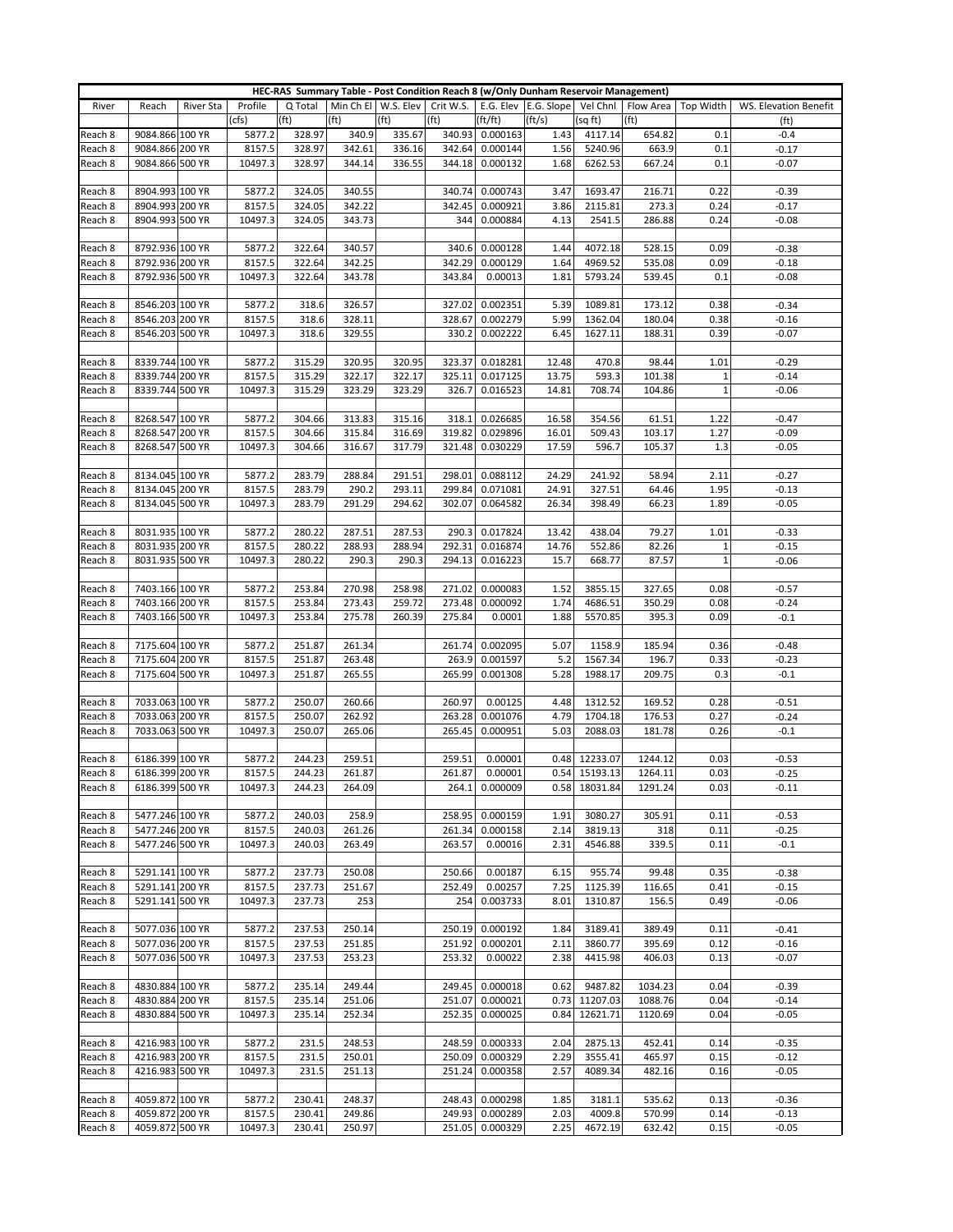| Reach 8 | 3942.972 100 YR | 5877.2  | 230.25 | 244.14 |        | 244.17 | 0.00021        | 1.36  | 4398.51 | 890.13  | 0.11         | $-0.3$  |
|---------|-----------------|---------|--------|--------|--------|--------|----------------|-------|---------|---------|--------------|---------|
| Reach 8 | 3942.972 200 YR | 8157.5  | 230.25 | 245.41 |        | 245.44 | 0.000238       | 1.45  | 5737.61 | 1166.44 | 0.12         | $-0.1$  |
| Reach 8 | 3942.972 500 YR | 10497.3 | 230.25 | 246.29 |        | 246.33 | 0.000234       | 1.58  | 6786.71 | 1199.7  | 0.12         | $-0.04$ |
|         |                 |         |        |        |        |        |                |       |         |         |              |         |
| Reach 8 | 3472.125 100 YR | 5877.2  | 227.99 | 239.97 |        | 240.02 | 0.000472       | 1.9   | 3091.57 | 712.45  | 0.16         | $-0.26$ |
| Reach 8 | 3472.125 200 YR | 8157.5  | 227.99 | 241.15 |        | 241.21 | 0.000416       | 2.07  | 3937.18 | 723.87  | 0.16         | $-0.13$ |
| Reach 8 | 3472.125 500 YR | 10497.3 | 227.99 | 242.26 |        | 242.34 | 0.000373       | 2.21  | 4746.5  | 729.83  | 0.15         | $-0.05$ |
|         |                 |         |        |        |        |        |                |       |         |         |              |         |
| Reach 8 | 2694.558 100 YR | 5877.2  | 227.07 | 235.41 |        | 235.44 | 0.000169       | 1.49  | 4014.48 | 636.19  | 0.1          | $-0.29$ |
| Reach 8 | 2694.558 200 YR | 8157.5  | 227.07 | 236.95 |        | 237    | 0.000159       | 1.66  | 5012.22 | 651.45  | 0.1          | $-0.14$ |
| Reach 8 | 2694.558 500 YR | 10497.3 | 227.07 | 238.11 |        | 238.17 | 0.000168       | 1.86  | 5769.76 | 655.83  | 0.11         | $-0.06$ |
|         |                 |         |        |        |        |        |                |       |         |         |              |         |
| Reach 8 | 2381.125 100 YR | 5877.2  | 226.84 | 233.21 |        | 233.23 | 0.000148       | 1.12  | 5258.72 | 1125.03 | 0.09         | $-0.39$ |
| Reach 8 | 2381.125 200 YR | 8157.5  | 226.84 | 235.44 |        | 235.46 | 0.00008        | 1.05  | 7833.29 | 1176.35 | 0.07         | $-0.13$ |
| Reach 8 | 2381.125 500 YR | 10497.3 | 226.84 | 236.54 |        | 236.56 | 0.000083       | 1.15  | 9156.24 | 1233.83 | 0.07         | $-0.05$ |
|         |                 |         |        |        |        |        |                |       |         |         |              |         |
| Reach 8 | 2233.088 100 YR | 5877.2  | 213.62 | 233.16 |        | 233.18 | 0.000083       | 1.03  | 5956.11 | 955.78  | 0.07         | $-0.39$ |
| Reach 8 | 2233.088 200 YR | 8157.5  | 213.62 | 235.4  |        | 235.42 | 0.000065       | 1.02  | 8326.68 | 1115.12 | 0.07         | $-0.13$ |
| Reach 8 | 2233.088 500 YR | 10497.3 | 213.62 | 236.5  |        | 236.52 | 0.000069       | 1.14  | 9561.65 | 1132.17 | 0.07         | $-0.06$ |
|         |                 |         |        |        |        |        |                |       |         |         |              |         |
| Reach 8 | 2107.736 100 YR | 5877.2  | 213.48 | 229.82 | 219.06 | 229.97 | 0.000735       | 3.16  | 1860.11 | 272.45  | 0.21         | $-0.38$ |
| Reach 8 | 2107.736 200 YR | 8157.5  | 213.48 | 232.61 |        | 232.73 | 0.000773       | 2.69  | 3035.07 | 597.3   | 0.21         | $-0.11$ |
| Reach 8 | 2107.736 500 YR | 10497.3 | 213.48 | 233.59 |        | 233.72 | 0.00074        | 2.9   | 3625.03 | 617.8   | 0.21         | $-0.05$ |
|         |                 |         |        |        |        |        |                |       |         |         |              |         |
| Reach 8 | 1917.119 100 YR | 5877.2  | 199.21 | 207.33 | 205.18 | 208.34 | 0.005336       | 8.05  | 729.7   | 115.24  | 0.56         | $-0.3$  |
| Reach 8 | 1917.119 200 YR | 8157.5  | 199.21 | 208.7  | 206.33 | 210.01 | 0.00556        | 9.17  | 889.7   | 118.42  | 0.59         | $-0.16$ |
| Reach 8 | 1917.119 500 YR | 10497.3 | 199.21 | 209.96 | 207.36 | 211.54 | 0.005686       | 10.09 | 1040.88 | 121.35  | 0.61         | $-0.06$ |
|         |                 |         |        |        |        |        |                |       |         |         |              |         |
| Reach 8 | 1747.116 100 YR | 5877.2  | 74.28  | 78.98  | 78.98  | 80.98  | 0.019353       | 11.34 | 518.36  | 131.56  | 1.01         | $-0.24$ |
| Reach 8 | 1747.116 200 YR | 8157.5  | 74.28  | 79.97  | 79.97  | 82.43  | 0.018023       | 12.57 | 649.2   | 132.84  | $\mathbf{1}$ | $-0.09$ |
| Reach 8 | 1747.116 500 YR | 10497.3 | 74.28  | 80.86  | 80.86  | 83.77  | 0.017384       | 13.66 | 768.22  | 133.99  | 1.01         | $-0.05$ |
|         |                 |         |        |        |        |        |                |       |         |         |              |         |
| Reach 8 | 1615.422 100 YR | 5877.2  | 51.25  | 55.88  | 58.49  | 64.65  | 0.093646       | 23.76 | 247.38  | 66.83   | 2.18         | $-0.23$ |
| Reach 8 | 1615.422 200 YR | 8157.5  | 51.25  | 56.95  | 59.99  | 67.01  | 0.08449        | 25.44 | 320.68  | 71.9    | 2.12         | $-0.12$ |
| Reach 8 | 1615.422 500 YR | 10497.3 | 51.25  | 57.9   | 61.25  | 69.09  | 0.077998       | 26.83 | 391.3   | 75.91   | 2.08         | $-0.05$ |
|         |                 |         |        |        |        |        |                |       |         |         |              |         |
| Reach 8 | 1382.411 100 YR | 5877.2  | 27.13  | 47.08  | 34.07  | 47.15  | 0.000144       | 2.11  | 2791.12 | 214.83  | 0.1          | $-0.64$ |
| Reach 8 | 1382.411 200 YR | 8157.5  | 27.13  | 49.99  | 35.96  | 50.07  | 0.000148       | 2.38  | 3424.44 | 222.21  | 0.11         | $-0.37$ |
| Reach 8 | 1382.411 500 YR | 10497.3 | 27.13  | 52.37  | 37.13  | 52.48  | 0.000158       | 2.65  | 3965.12 | 229.65  | 0.11         | $-0.11$ |
|         |                 |         |        |        |        |        |                |       |         |         |              |         |
| Reach 8 | 1262.946 100 YR | 5877.2  | 20.83  | 44.18  |        | 44.29  | 0.000314       | 2.68  | 2194.73 | 210.5   | 0.15         | $-0.58$ |
| Reach 8 | 1262.946 200 YR | 8157.5  | 20.83  | 46.84  |        | 46.97  | 0.000368       | 2.88  | 2831.02 | 277.76  | 0.16         | $-0.36$ |
| Reach 8 | 1262.946 500 YR | 10497.3 | 20.83  | 49.03  |        | 49.17  | 0.000393       | 2.97  | 3529.11 | 350.21  | 0.17         | $-0.11$ |
|         |                 |         |        |        |        |        |                |       |         |         |              |         |
| Reach 8 | 1171.695 100 YR | 5877.2  | 17.36  | 37.13  |        | 37.28  | 0.000546       | 3.05  | 1924.54 | 227.35  | 0.19         | $-0.56$ |
| Reach 8 | 1171.695 200 YR | 8157.5  | 17.36  | 39.42  |        | 39.59  | 0.000503       | 3.31  | 2461.89 | 242.02  | 0.18         | $-0.22$ |
| Reach 8 | 1171.695 500 YR | 10497.3 | 17.36  | 41.25  |        | 41.45  | 0.000514       | 3.6   | 2914.65 | 256.96  | 0.19         | $-0.09$ |
|         |                 |         |        |        |        |        |                |       |         |         |              |         |
| Reach 8 | 582.0234 100 YR | 5877.2  | 6.23   | 23.22  |        |        | 23.7 0.001131  | 5.6   | 1133.15 | 298.48  | 0.27         | $-0.25$ |
| Reach 8 | 582.0234 200 YR | 8157.5  | 6.23   | 24.29  |        |        | 24.98 0.001559 | 6.82  | 1606.85 | 583.66  | 0.32         | $-0.11$ |
| Reach 8 | 582.0234 500 YR | 10497.3 | 6.23   | 25.16  |        | 25.94  | 0.00179        | 7.6   | 2243.32 | 848.7   | 0.34         | $-0.03$ |
|         |                 |         |        |        |        |        |                |       |         |         |              |         |
| Reach 8 | 468.3845 100 YR | 5877.2  | 5.29   | 23.06  |        | 23.33  | 0.00061        | 4.17  | 1513.17 | 495.5   | 0.21         | $-0.25$ |
| Reach 8 | 468.3845 200 YR | 8157.5  | 5.29   | 24.1   |        | 24.47  | 0.00082        | 5.06  | 2173.68 | 716.22  | 0.24         | $-0.1$  |
| Reach 8 | 468.3845 500 YR | 10497.3 | 5.29   | 24.91  |        |        | 25.35 0.000967 | 5.7   | 2785.67 | 761.47  | 0.26         | $-0.03$ |
|         |                 |         |        |        |        |        |                |       |         |         |              |         |
| Reach 8 | 363.373 100 YR  | 5951.7  | 3.57   | 22.77  | 14.36  | 23.06  | 0.001002       | 4.86  | 2108.18 | 834.03  | 0.25         | $-0.26$ |
| Reach 8 | 363.373 200 YR  | 8257.2  | 3.57   | 23.86  | 16.31  | 24.13  | 0.001001       | 5.05  | 3107.13 | 1012.08 | 0.25         | $-0.1$  |
| Reach 8 | 363.373 500 YR  | 10623.8 | 3.57   | 24.7   | 18.09  | 24.96  | 0.001          | 5.2   | 4099.07 | 1410.29 | 0.26         | $-0.04$ |
|         |                 |         |        |        |        |        |                |       |         |         |              |         |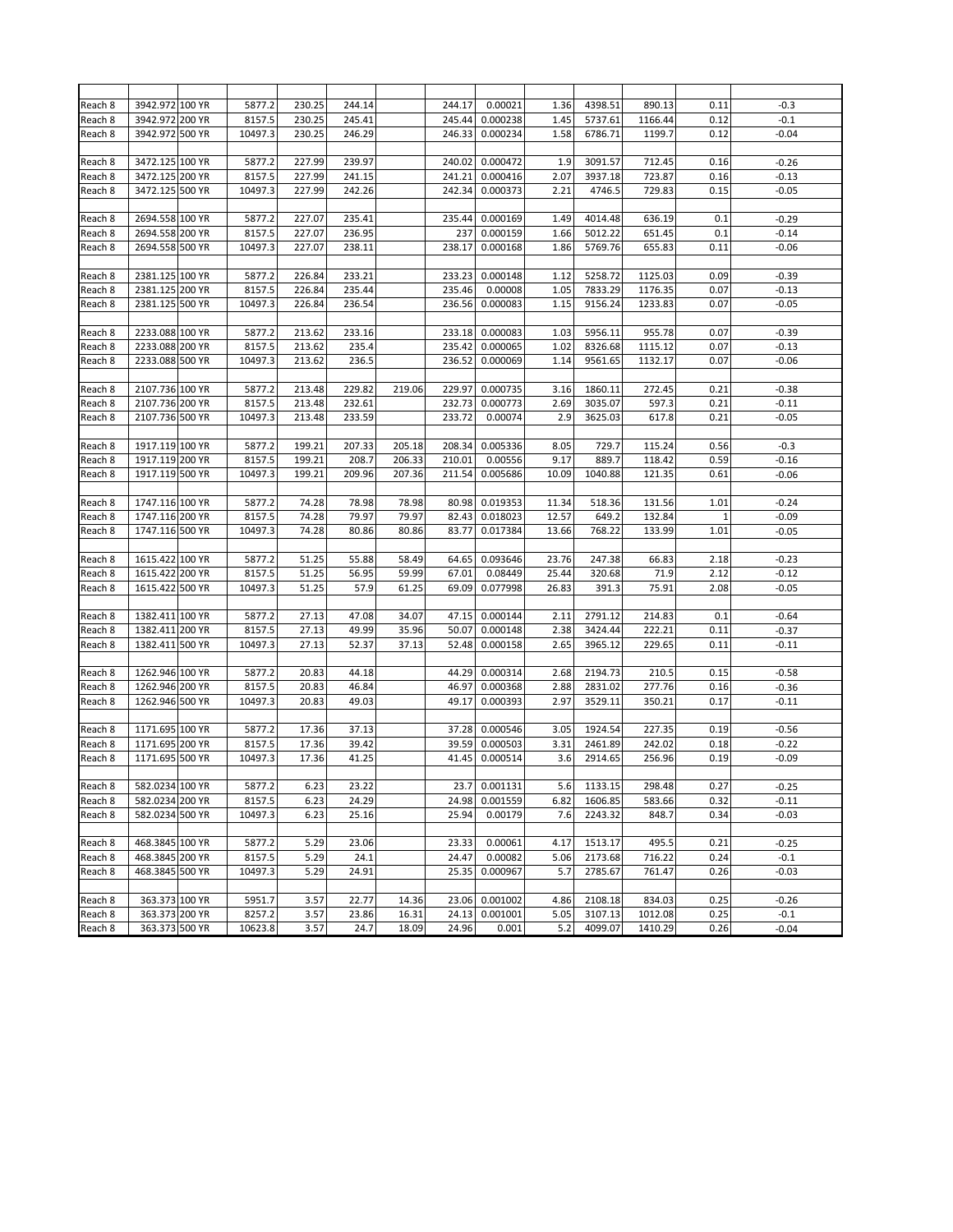| HEC-RAS Summary Table - Post Condition Reach 8      |         |                                      |               |                         |                   |                   |                   |                   |                                                |                |                    |                   |                       |
|-----------------------------------------------------|---------|--------------------------------------|---------------|-------------------------|-------------------|-------------------|-------------------|-------------------|------------------------------------------------|----------------|--------------------|-------------------|-----------------------|
| River                                               | Reach   | River Sta                            | Profile       |                         | Q Total Min Ch El |                   |                   |                   | W.S. Elev   Crit W.S.   E.G. Elev   E.G. Slope | Vel Chnl       | Flow Area          | Top Width         | WS. Elevation Benefit |
|                                                     |         |                                      |               | (cfs)                   | (ft)              | (f <sup>t</sup> ) | (f <sup>t</sup> ) | (f <sup>t</sup> ) | (ft/ft)                                        | $({\rm ft/s})$ | (sq ft)            | (f <sup>t</sup> ) | (ft)                  |
| Poesten Kill                                        | Reach 8 | 9084.866                             |               | 100 YR 5132.8           | 328.97            | 340.28            | 335.33            | 340.31            | 0.000176                                       | 1.38           | 3708.35            | 652.98            | $-1.02$               |
| Poesten Kill                                        | Reach 8 | 9084.866                             | 200 YR        | 7127.3                  | 328.97            | 341.87            | 335.98            | 341.91            | 0.00015                                        | 1.5            | 4756.36            | 658.55            | $-0.91$               |
| Poesten Kill                                        | Reach 8 | 9084.866                             |               | 500 YR 9324.1           | 328.97            | 343.39            | 336.36            | 343.43            | 0.000138                                       | 1.62           | 5759.88            | 665.98            | $-0.82$               |
|                                                     |         |                                      |               |                         |                   |                   |                   |                   |                                                |                |                    |                   |                       |
| Poesten Kill                                        |         | Reach 8 8904.993                     |               | 100 YR 5132.8           | 324.05            | 339.94            |                   | 340.11            | 0.000661                                       | 3.27           | 1568.26            | 200.45            | $-1$                  |
| Poesten Kill                                        |         | Reach 8 8904.993                     | 200 YR        | 7127.3                  | 324.05            | 341.5             |                   | 341.71            | 0.00091                                        | 3.71           | 1923.25            | 260.96            | $-0.89$               |
| Poesten Kill                                        |         | Reach 8 8904.993                     | 500 YR        | 9324.1                  | 324.05            | 342.99            |                   | 343.24            | 0.000907                                       | 4              | 2329.8             | 281.31            | $-0.82$               |
|                                                     |         |                                      |               |                         |                   |                   |                   |                   |                                                |                |                    |                   |                       |
| Poesten Kill                                        |         | Reach 8 8792.936                     |               | 100 YR 5132.8           | 322.64            | 339.95            |                   | 339.98            | 0.000127                                       | 1.37           | 3748.45            | 524.34            | $-1$                  |
| Poesten Kill                                        | Reach 8 | 8792.936                             | 200 YR        | 7127.3                  | 322.64            | 341.52            |                   | 341.56            | 0.000129                                       | 1.56           | 4579.94            | 533               | $-0.91$               |
| Poesten Kill                                        | Reach 8 | 8792.936                             | 500 YR        | 9324.1                  | 322.64            | 343.03            |                   | 343.08            | 0.00013                                        | 1.73           | 5387.29            | 537.3             | $-0.83$               |
|                                                     |         |                                      |               |                         |                   |                   |                   |                   |                                                |                |                    |                   |                       |
| Poesten Kill                                        |         | Reach 8 8546.203                     |               | 100 YR 5132.8           | 318.6             | 326.01            |                   | 326.42            | 0.002384                                       | 5.16           | 994.18             | 170.63            | $-0.9$                |
| Poesten Kill                                        |         | Reach 8 8546.203                     |               | 200 YR 7127.3           | 318.6             | 327.44            |                   | 327.95            | 0.002306                                       | 5.74           | 1242.48            | 177.03            | $-0.83$               |
| Poesten Kill                                        |         | Reach 8 8546.203                     | 500 YR 9324.1 |                         | 318.6             | 328.83            |                   | 329.44            | 0.002245                                       | 6.24           | 1493.92            | 183.29            | $-0.79$               |
|                                                     |         |                                      |               |                         |                   |                   |                   |                   |                                                |                |                    |                   |                       |
| Poesten Kill                                        |         | Reach 8 8339.744                     | 100 YR        | 5132.8                  | 315.29            | 320.52            | 320.52            | 322.74            | 0.01865                                        | 11.96          | 429.18             | 97.42             | $-0.72$               |
| Poesten Kill                                        |         | Reach 8 8339.744                     |               | 200 YR 7127.3           | 315.29            | 321.63            | 321.63            | 324.35            | 0.017633                                       | 13.23          | 538.83             | 100.08            | $-0.68$               |
| Poesten Kill                                        | Reach 8 | 8339.744                             | 500 YR        | 9324.1                  | 315.29            | 322.75            | 322.75            | 325.93            | 0.016679                                       | 14.29          | 652.42             | 102.76            | $-0.6$                |
|                                                     |         |                                      |               |                         |                   |                   |                   |                   |                                                |                |                    |                   |                       |
| Poesten Kill                                        |         | Reach 8 8268.547                     |               | 100 YR 5132.8           | 304.66            | 313.22            | 314.11            | 317.28            | 0.028296                                       | 16.18          | 317.29             | 59.98             | $-1.08$               |
| Poesten Kill                                        |         | Reach 8 8268.547                     |               | 200 YR 7127.3           | 304.66            | 315.03            | 316.19            | 319.19            | 0.02701                                        | 16.37          | 435.43             | 78.21             | $-0.9$                |
| Poesten Kill                                        |         | Reach 8 8268.547                     | 500 YR        | 9324.1                  | 304.66            | 316.27            | 317.26            | 320.66            | 0.029926                                       | 16.81          | 554.74             | 104.32            | $-0.45$               |
|                                                     |         |                                      |               |                         |                   |                   |                   |                   |                                                |                |                    |                   |                       |
| Poesten Kill                                        |         | Reach 8 8134.045                     |               | 100 YR 5132.8           | 283.79            | 288.53            | 290.96            | 296.72            | 0.085767                                       | 22.96          | 223.57             | 58.31             | $-0.58$               |
| Poesten Kill                                        |         | Reach 8 8134.045                     |               | 200 YR 7127.3           | 283.79            | 289.54            | 292.41            | 299.26            | 0.083485                                       | 25.02          | 284.88             | 63.38             | $-0.79$               |
| Poesten Kill                                        | Reach 8 | 8134.045                             | 500 YR        | 9324.1                  | 283.79            | 290.75            | 293.85            | 301.01            | 0.067794                                       | 25.69          | 362.88             | 65.35             | $-0.59$               |
|                                                     |         |                                      |               |                         |                   |                   |                   |                   |                                                |                |                    |                   |                       |
| Poesten Kill                                        |         | Reach 8 8031.935                     |               | 100 YR 5132.8           | 280.22            | 287.02            | 287.02            | 289.58            | 0.018034                                       | 12.84          | 399.65             | 78.24             | $-0.82$               |
| Poesten Kill                                        |         | Reach 8 8031.935                     |               | 200 YR 7127.3           | 280.22            | 288.32            | 288.32            | 291.44            | 0.017098                                       | 14.15          | 503.67             | 80.99             | $-0.76$               |
| Poesten Kill                                        |         | Reach 8 8031.935                     | 500 YR 9324.1 |                         | 280.22            | 289.63            | 289.63            | 293.25            | 0.016467                                       | 15.26          | 611.1              | 84.58             | $-0.73$               |
|                                                     |         |                                      |               |                         |                   |                   |                   |                   |                                                |                |                    |                   |                       |
| Poesten Kill                                        | Reach 8 | 7403.166                             | 100 YR        | 5132.8                  | 253.84            | 270.05            | 258.73            | 270.09            | 0.00008                                        | 1.44           | 3555.55            | 317.12            | $-1.5$                |
| Poesten Kill                                        |         | Reach 8 7403.166                     |               | 200 YR 7127.3           | 253.84            | 272.39            | 259.39            | 272.44            | 0.000089                                       | 1.65           | 4327.5             | 342.88            | $-1.28$               |
| Poesten Kill                                        | Reach 8 | 7403.166                             | 500 YR        | 9324.1                  | 253.84            | 274.73            | 260.07            | 274.78            | 0.000097                                       | 1.81           | 5160.05            | 381.03            | $-1.15$               |
|                                                     |         |                                      |               |                         |                   |                   |                   |                   |                                                |                |                    |                   |                       |
| Poesten Kill                                        |         | Reach 8 7175.604<br>Reach 8 7175.604 | 200 YR        | 100 YR 5132.8<br>7127.3 | 251.87<br>251.87  | 260.57            |                   | 260.96<br>262.95  | 0.002411<br>0.001769                           | 5.05<br>5.15   | 1016.26<br>1385.22 | 182.58<br>191.14  | $-1.25$<br>$-1.17$    |
| Poesten Kill<br>Poesten Kill                        |         | Reach 8 7175.604                     | 500 YR        | 9324.1                  | 251.87            | 262.54<br>264.55  |                   | 264.97            | 0.001429                                       | 5.24           | 1780.57            | 203.41            | $-1.1$                |
|                                                     |         |                                      |               |                         |                   |                   |                   |                   |                                                |                |                    |                   |                       |
| Poesten Kill                                        |         | Reach 8 7033.063                     | 100 YR        | 5132.8                  | 250.07            | 259.81            |                   | 260.11            | 0.001336                                       | 4.38           | 1170.82            | 164.41            | $-1.36$               |
| Poesten Kill                                        | Reach 8 | 7033.063                             | 200 YR        | 7127.3                  | 250.07            | 261.94            |                   | 262.27            | 0.001141                                       | 4.65           | 1532.05            | 173.75            | $-1.22$               |
| Poesten Kill                                        | Reach 8 | 7033.063                             | 500 YR        | 9324.1                  | 250.07            | 264.03            |                   | 264.4             | 0.001001                                       | 4.9            | 1901.54            | 179.25            | $-1.13$               |
|                                                     |         |                                      |               |                         |                   |                   |                   |                   |                                                |                |                    |                   |                       |
| Poesten Kill   Reach 8   6186.399   100 YR   5132.8 |         |                                      |               |                         | 244.23            | 258.58            |                   | 258.58            | 0.000011                                       | 0.46           | 11083.24           | 1237.94           | $-1.46$               |
| Poesten Kill                                        |         | Reach 8 6186.399                     |               | 200 YR 7127.3           | 244.23            | 260.85            |                   | 260.86            | 0.00001                                        | 0.51           | 13914.55           | 1253.8            | $-1.27$               |
| Poesten Kill                                        |         | Reach 8 6186.399                     |               | 500 YR 9324.1           | 244.23            | 263.03            |                   | 263.04            | 0.000009                                       | 0.56           | 16671.37           | 1275.4            | $-1.17$               |
|                                                     |         |                                      |               |                         |                   |                   |                   |                   |                                                |                |                    |                   |                       |
| Poesten Kill                                        |         | Reach 8 5477.246 100 YR 5132.8       |               |                         | 240.03            | 257.95            |                   | 258               | 0.00016                                        | 1.84           | 2795.16            | 295.8             | $-1.48$               |
| Poesten Kill                                        |         | Reach 8 5477.246                     | 200 YR 7127.3 |                         | 240.03            | 260.25            |                   | 260.31            | 0.000158                                       | 2.04           | 3498.89            | 312.82            | $-1.26$               |
| Poesten Kill                                        |         | Reach 8 5477.246                     |               | 500 YR 9324.1           | 240.03            | 262.44            |                   | 262.51            | 0.000157                                       | 2.22           | 4195.51            | 326.74            | $-1.15$               |
|                                                     |         |                                      |               |                         |                   |                   |                   |                   |                                                |                |                    |                   |                       |
| Poesten Kill                                        |         | Reach 8 5291.141                     |               | 100 YR 5132.8           | 237.73            | 248.86            |                   | 249.44            | 0.002118                                       | 6.14           | 836.24             | 96.48             | $-1.6$                |
| Poesten Kill                                        |         | Reach 8 5291.141                     |               | 200 YR 7127.3           | 237.73            | 251.05            |                   | 251.76            | 0.002209                                       | 6.76           | 1054.89            | 108.13            | $-0.77$               |
| Poesten Kill                                        |         | Reach 8   5291.141   500 YR   9324.1 |               |                         | 237.73            | 252.35            |                   | 253.27            | 0.003367                                       | 7.68           | 1214.81            | 142.76            | $-0.71$               |
|                                                     |         |                                      |               |                         |                   |                   |                   |                   |                                                |                |                    |                   |                       |
| Poesten Kill                                        |         | Reach 8 5077.036 100 YR 5132.8       |               |                         | 237.53            | 248.83            |                   | 248.89            | 0.000256                                       | 1.91           | 2681.97            | 384.74            | $-1.72$               |
| Poesten Kill                                        |         | Reach 8 5077.036                     |               | 200 YR 7127.3           | 237.53            | 251.19            |                   | 251.25            | 0.000192                                       | 1.98           | 3598.35            | 393.28            | $-0.82$               |
| Poesten Kill                                        |         | Reach 8 5077.036                     |               | 500 YR 9324.1           | 237.53            | 252.56            |                   | 252.64            | 0.000212                                       | 2.25           | 4142.82            | 401.82            | $-0.74$               |
|                                                     |         |                                      |               |                         |                   |                   |                   |                   |                                                |                |                    |                   |                       |
| Poesten Kill                                        |         | Reach 8 4830.884                     |               | 100 YR 5132.8           | 235.14            | 247.93            |                   | 247.94            | 0.000023                                       | 0.64           | 7975.93            | 974.4             | $-1.9$                |
| Poesten Kill                                        |         | Reach 8 4830.884                     |               | 200 YR 7127.3           | 235.14            | 250.45            |                   | 250.46            | 0.00002                                        | 0.68           | 10548.56           | 1071.88           | $-0.75$               |
| Poesten Kill                                        |         | Reach 8 4830.884                     |               | 500 YR 9324.1           | 235.14            | 251.71            |                   | 251.72            | 0.000023                                       | 0.79           | 11920.33           | 1106.74           | $-0.68$               |
|                                                     |         |                                      |               |                         |                   |                   |                   |                   |                                                |                |                    |                   |                       |
| Poesten Kill                                        |         | Reach 8 4216.983                     |               | 100 YR 5132.8           | 231.5             | 246.65            |                   | 246.75            | 0.000706                                       | 2.5            | 2051.15            | 419.16            | $-2.23$               |
| Poesten Kill                                        |         | Reach 8 4216.983                     |               | 200 YR 7127.3           | 231.5             | 249.48            |                   | 249.55            | 0.000313                                       | 2.15           | 3311.27            | 460.47            | $-0.65$               |
| Poesten Kill                                        |         | Reach 8 4216.983                     |               | 500 YR 9324.1           | 231.5             | 250.57            |                   | 250.67            | 0.000347                                       | 2.44           | 3821.51            | 475.84            | $-0.61$               |
|                                                     |         |                                      |               |                         |                   |                   |                   |                   |                                                |                |                    |                   |                       |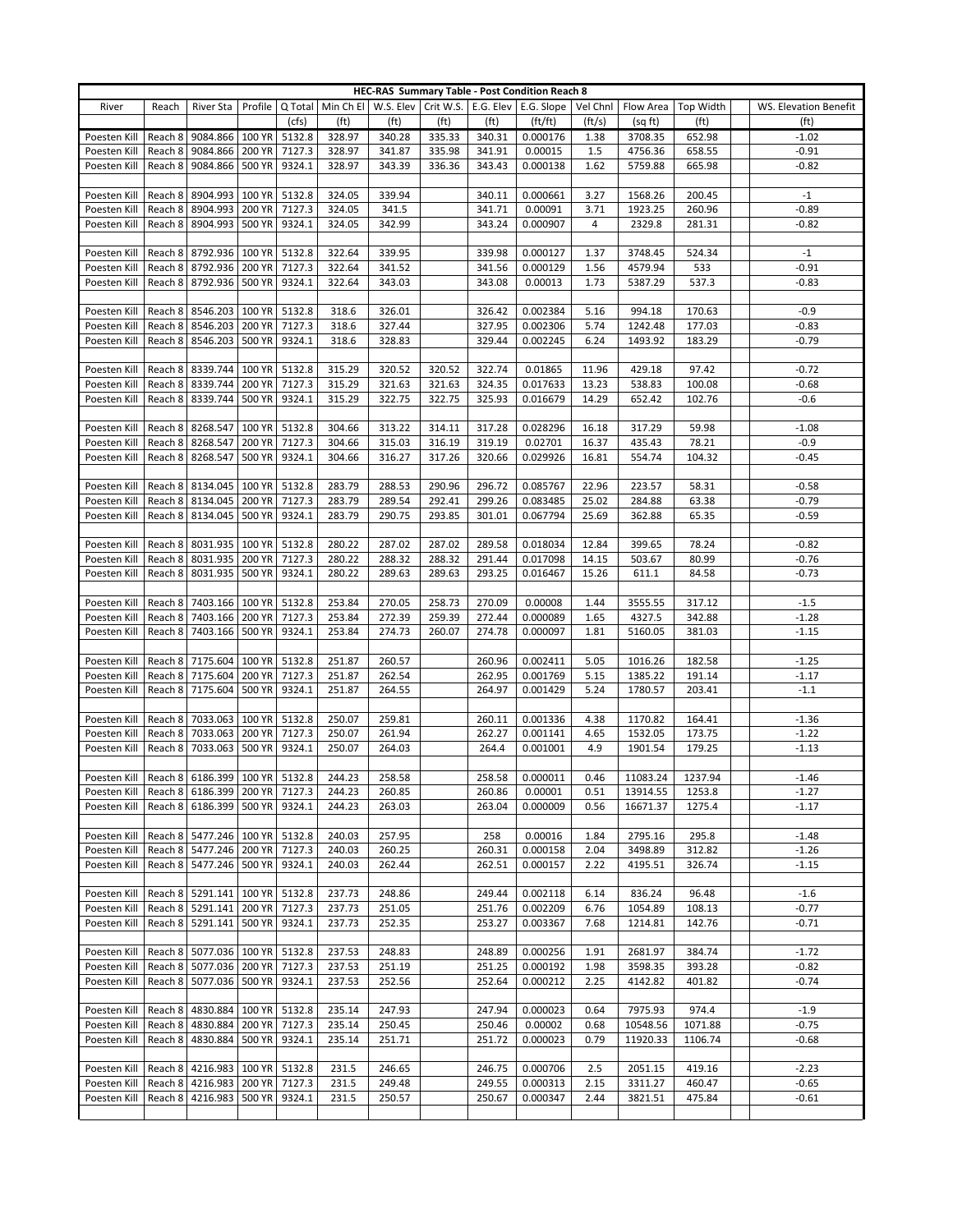|              |         | Reach 8 4059.872 100 YR 5132.8       |               |        | 230.41 | 246.54 |        | 246.6  | 0.000143 | 1.98         | 2588.33 | 221.17  | $-2.19$ |
|--------------|---------|--------------------------------------|---------------|--------|--------|--------|--------|--------|----------|--------------|---------|---------|---------|
| Poesten Kill |         |                                      |               |        |        |        |        |        |          |              |         |         |         |
| Poesten Kill | Reach 8 | 4059.872                             | 200 YR        | 7127.3 | 230.41 | 249.34 |        | 249.4  | 0.000279 | 1.92         | 3713.8  | 563.05  | $-0.65$ |
| Poesten Kill | Reach 8 | 4059.872                             | 500 YR        | 9324.1 | 230.41 | 250.42 |        | 250.49 | 0.000303 | 2.15         | 4332.45 | 588.25  | $-0.6$  |
|              |         |                                      |               |        |        |        |        |        |          |              |         |         |         |
|              |         |                                      | 100 YR        | 5132.8 | 230.25 |        |        | 243.72 | 0.0002   | 1.31         | 4011.14 | 834     | $-0.75$ |
| Poesten Kill |         | Reach 8 3942.972                     |               |        |        | 243.69 |        |        |          |              |         |         |         |
| Poesten Kill |         | Reach 8 3942.972                     | 200 YR        | 7127.3 | 230.25 | 244.96 |        | 244.98 | 0.000238 | 1.39         | 5218.54 | 1124.46 | $-0.55$ |
| Poesten Kill |         | Reach 8 3942.972                     | 500 YR        | 9324.1 | 230.25 | 245.87 |        | 245.9  | 0.000238 | 1.52         | 6286.16 | 1197.94 | $-0.46$ |
|              |         |                                      |               |        |        |        |        |        |          |              |         |         |         |
|              |         |                                      |               |        |        |        |        |        |          |              |         |         |         |
| Poesten Kill |         | Reach 8 3472.125                     | 100 YR 5132.8 |        | 227.99 | 239.54 |        | 239.6  | 0.000504 | 1.84         | 2791.79 | 710.62  | $-0.69$ |
| Poesten Kill |         | Reach 8 3472.125                     | 200 YR        | 7127.3 | 227.99 | 240.6  |        | 240.67 | 0.000442 | 2.01         | 3545.97 | 714.88  | $-0.68$ |
| Poesten Kill |         | Reach 8 3472.125                     | 500 YR        | 9324.1 | 227.99 | 241.72 |        | 241.79 | 0.000392 | 2.14         | 4350.79 | 727.7   | $-0.59$ |
|              |         |                                      |               |        |        |        |        |        |          |              |         |         |         |
|              |         |                                      |               |        |        |        |        |        |          |              |         |         |         |
| Poesten Kill |         | Reach 8 2694.558                     | 100 YR        | 5132.8 | 227.07 | 234.96 |        | 234.99 | 0.000164 | 1.4          | 3729.28 | 633.56  | $-0.74$ |
| Poesten Kill | Reach 8 | 2694.558                             | 200 YR        | 7127.3 | 227.07 | 236.4  |        | 236.44 | 0.000155 | 1.56         | 4651.65 | 649.25  | $-0.69$ |
| Poesten Kill |         | Reach 8 2694.558                     | 500 YR        | 9324.1 | 227.07 | 237.55 |        | 237.6  | 0.000164 | 1.76         | 5400.51 | 653.5   | $-0.62$ |
|              |         |                                      |               |        |        |        |        |        |          |              |         |         |         |
|              |         | Reach 8 2381.125                     | 100 YR 5132.8 |        | 226.84 |        |        | 232.38 |          | 1.2          |         | 1105.92 | $-1.24$ |
| Poesten Kill |         |                                      |               |        |        | 232.36 |        |        | 0.000214 |              | 4308.35 |         |         |
| Poesten Kill |         | Reach 8 2381.125                     | 200 YR 7127.3 |        | 226.84 | 234.89 |        | 234.9  | 0.000081 | $\mathbf{1}$ | 7186.85 | 1173.45 | $-0.68$ |
| Poesten Kill |         | Reach 8 2381.125                     | 500 YR        | 9324.1 | 226.84 | 236    |        | 236.02 | 0.000082 | 1.1          | 8504.34 | 1203.68 | $-0.59$ |
|              |         |                                      |               |        |        |        |        |        |          |              |         |         |         |
| Poesten Kill |         | Reach 8 2233.088                     | 100 YR 5132.8 |        | 213.62 | 232.3  |        | 232.31 | 0.000092 | 1.04         | 5158.53 | 887.59  | $-1.25$ |
|              |         |                                      |               |        |        |        |        |        |          |              |         |         |         |
| Poesten Kill |         | Reach 8 2233.088                     | 200 YR        | 7127.3 | 213.62 | 234.86 |        | 234.87 | 0.000063 | 0.96         | 7718.31 | 1099.48 | $-0.67$ |
| Poesten Kill |         | Reach 8 2233.088                     | 500 YR        | 9324.1 | 213.62 | 235.97 |        | 235.99 | 0.000067 | 1.08         | 8958.12 | 1124.26 | $-0.59$ |
|              |         |                                      |               |        |        |        |        |        |          |              |         |         |         |
| Poesten Kill |         | Reach 8 2107.736                     | 100 YR        | 5132.8 | 213.48 | 228.73 |        | 228.89 | 0.000716 | 3.23         | 1588.14 | 219.17  | $-1.47$ |
|              |         |                                      |               |        |        |        |        |        |          |              |         |         |         |
| Poesten Kill |         | Reach 8 2107.736                     | 200 YR 7127.3 |        | 213.48 | 232.14 | 219.78 | 232.24 | 0.000789 | 2.59         | 2752    | 581.31  | $-0.58$ |
| Poesten Kill | Reach 8 | 2107.736                             | 500 YR        | 9324.1 | 213.48 | 233.11 |        | 233.23 | 0.000755 | 2.8          | 3333.46 | 607.39  | $-0.53$ |
|              |         |                                      |               |        |        |        |        |        |          |              |         |         |         |
| Poesten Kill |         | Reach 8   1917.119                   | 100 YR        | 5132.8 | 199.21 | 206.82 | 204.8  | 207.73 | 0.005269 | 7.64         | 671.78  | 114.07  | $-0.81$ |
| Poesten Kill | Reach 8 | 1917.119                             | 200 YR        | 7127.3 | 199.21 | 208.1  | 205.81 | 209.27 | 0.005486 | 8.7          | 818.82  | 117.03  | $-0.76$ |
|              |         |                                      |               |        |        |        |        |        |          |              |         |         |         |
| Poesten Kill |         | Reach 8   1917.119                   | 500 YR        | 9324.1 | 199.21 | 209.34 | 206.83 | 210.79 | 0.005639 | 9.65         | 966.01  | 119.91  | $-0.68$ |
|              |         |                                      |               |        |        |        |        |        |          |              |         |         |         |
| Poesten Kill |         | Reach 8 1747.116                     | 100 YR 5132.8 |        | 74.28  | 78.64  | 78.64  | 80.47  | 0.019793 | 10.85        | 473.1   | 130.8   | $-0.58$ |
| Poesten Kill |         | Reach 8   1747.116                   | 200 YR 7127.3 |        | 74.28  | 79.55  | 79.55  | 81.79  | 0.018429 | 12.02        | 592.93  | 132.29  | $-0.51$ |
|              |         |                                      |               |        |        |        |        |        |          |              |         |         |         |
|              |         |                                      |               |        |        |        |        |        |          |              |         |         |         |
| Poesten Kill | Reach 8 | 1747.116                             | 500 YR        | 9324.1 | 74.28  | 80.43  | 80.43  | 83.11  | 0.017608 | 13.12        | 710.62  | 133.43  | $-0.48$ |
|              |         |                                      |               |        |        |        |        |        |          |              |         |         |         |
| Poesten Kill |         | Reach 8 1615.422                     | 100 YR 5132.8 |        | 51.25  | 55.54  | 57.96  | 63.66  | 0.096288 | 22.86        | 224.58  | 65.84   | $-0.57$ |
| Poesten Kill |         | Reach 8 1615.422                     | 200 YR        | 7127.3 | 51.25  | 56.46  | 59.34  | 66.08  | 0.087743 | 24.88        | 286.52  | 68.49   | $-0.61$ |
|              |         |                                      |               |        |        |        |        |        |          |              |         |         |         |
| Poesten Kill | Reach 8 | 1615.422                             | 500 YR        | 9324.1 | 51.25  | 57.44  | 60.63  | 68.07  | 0.081467 | 26.15        | 356.54  | 74.45   | $-0.51$ |
|              |         |                                      |               |        |        |        |        |        |          |              |         |         |         |
| Poesten Kill |         | Reach 8   1382.411                   | 100 YR 5132.8 |        | 27.13  | 44.01  | 33.57  | 44.1   | 0.000251 | 2.4          | 2140.44 | 208.05  | $-3.71$ |
| Poesten Kill |         | Reach 8 1382.411                     | 200 YR 7127.3 |        | 27.13  | 48.66  | 34.98  | 48.74  | 0.000148 | 2.27         | 3133    | 218.07  | $-1.7$  |
|              |         |                                      |               |        |        |        |        |        |          |              |         |         |         |
| Poesten Kill |         | Reach 8   1382.411                   | 500 YR 9324.1 |        | 27.13  | 51.32  | 36.66  | 51.41  | 0.000151 | 2.5          | 3723.36 | 227.61  | $-1.16$ |
|              |         |                                      |               |        |        |        |        |        |          |              |         |         |         |
| Poesten Kill |         | Reach 8   1262.946                   | 100 YR 5132.8 |        | 20.83  | 40.13  |        | 40.29  | 0.000296 | 3.19         | 1610.69 | 108.83  | $-4.63$ |
| Poesten Kill | Reach 8 | 1262.946                             | 200 YR        | 7127.3 | 20.83  | 45.62  |        | 45.74  | 0.000339 | 2.83         | 2515.67 | 235.91  | $-1.58$ |
| Poesten Kill |         | Reach 8   1262.946                   | 500 YR 9324.1 |        | 20.83  | 48.06  |        | 48.19  | 0.000392 | 2.92         | 3197.55 | 325.37  | $-1.08$ |
|              |         |                                      |               |        |        |        |        |        |          |              |         |         |         |
|              |         |                                      |               |        |        |        |        |        |          |              |         |         |         |
| Poesten Kill |         | Reach 8   1171.695   100 YR   5132.8 |               |        | 17.36  | 34     |        | 34.2   | 0.00043  | 3.58         | 1433.41 | 104.81  | $-3.69$ |
| Poesten Kill |         | Reach 8   1171.695   200 YR   7127.3 |               |        | 17.36  | 38.47  |        | 38.63  | 0.000514 | 3.19         | 2234.24 | 236.13  | $-1.17$ |
| Poesten Kill |         | Reach 8 1171.695                     | 500 YR 9324.1 |        | 17.36  | 40.38  |        | 40.57  | 0.000501 | 3.46         | 2697.4  | 247.97  | $-0.96$ |
|              |         |                                      |               |        |        |        |        |        |          |              |         |         |         |
| Poesten Kill |         |                                      | 100 YR 5132.8 |        |        |        |        |        |          |              | 1028.76 |         |         |
|              |         | Reach 8 582.0234                     |               |        | 6.23   | 22.79  |        | 23.19  | 0.000956 | 5.09         |         | 188.65  | $-0.68$ |
| Poesten Kill |         | Reach 8 582.0234                     | 200 YR 7127.3 |        | 6.23   | 23.86  |        | 24.46  | 0.001382 | 6.32         | 1376.12 | 477.53  | $-0.54$ |
| Poesten Kill | Reach 8 | 582.0234                             | 500 YR 9324.1 |        | 6.23   | 24.74  |        | 25.49  | 0.001721 | 7.31         | 1900.15 | 765.26  | $-0.45$ |
|              |         |                                      |               |        |        |        |        |        |          |              |         |         |         |
| Poesten Kill |         | Reach 8 468.3845                     | 100 YR 5132.8 |        | 5.29   | 22.66  |        | 22.88  | 0.000515 | 3.78         | 1379.25 | 195.53  | $-0.65$ |
| Poesten Kill |         |                                      | 200 YR 7127.3 |        | 5.29   | 23.68  |        | 24.02  | 0.000731 | 4.69         |         | 664.72  | $-0.52$ |
|              |         | Reach 8 468.3845                     |               |        |        |        |        |        |          |              | 1888.37 |         |         |
| Poesten Kill | Reach 8 | 468.3845 500 YR 9324.1               |               |        | 5.29   | 24.53  |        | 24.94  | 0.000902 | 5.4          | 2492.22 | 758.81  | $-0.41$ |
|              |         |                                      |               |        |        |        |        |        |          |              |         |         |         |
| Poesten Kill | Reach 8 | 363.373                              | 100 YR        | 5207.3 | 3.57   | 22.32  | 13.63  | 22.63  | 0.001002 | 4.78         | 1746.63 | 801.82  | $-0.71$ |
| Poesten Kill | Reach 8 | 363.373                              | 200 YR        | 7227   | 3.57   | 23.42  | 15.52  | 23.71  | 0.001002 | 4.97         | 2696.72 | 923.35  | $-0.54$ |
| Poesten Kill | Reach 8 | 363.373                              | 500 YR 9450.5 |        | 3.57   | 24.3   | 17.15  | 24.56  | 0.001001 | 5.12         | 3588.22 | 1164.45 | $-0.44$ |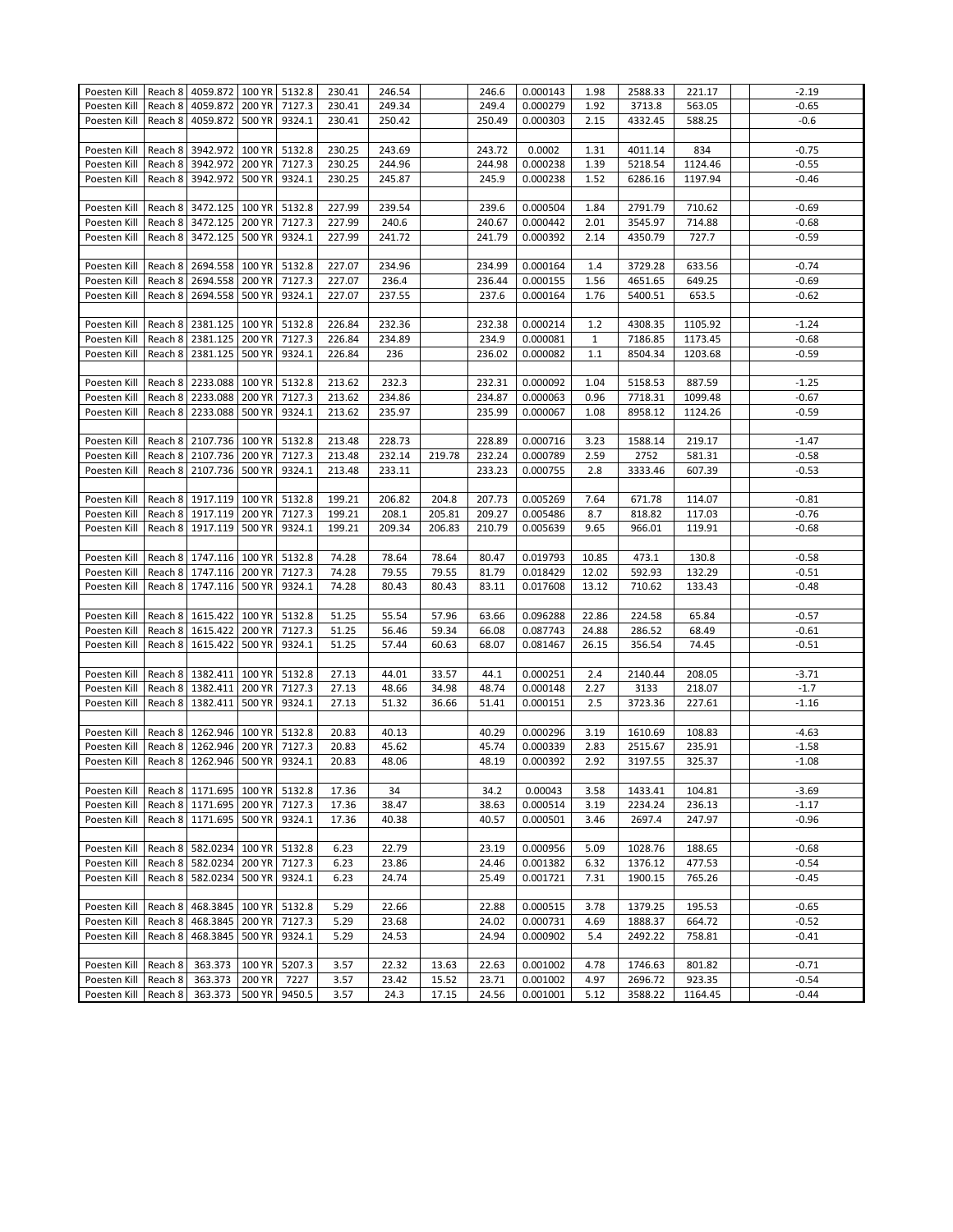| HEC-RAS Summary Table - Existing Condition Reach 8 |       |                                    |         |                   |                   |                   |                     |                   |                      |                |                     |                   |                             |
|----------------------------------------------------|-------|------------------------------------|---------|-------------------|-------------------|-------------------|---------------------|-------------------|----------------------|----------------|---------------------|-------------------|-----------------------------|
| River                                              | Reach | River Sta                          | Profile | Q Total           | Min Ch El         | W.S. Elev         | Crit W.S. E.G. Elev |                   | E.G. Slope           | Vel Chnl       | Flow Area           |                   | Top Width Froude # Chl      |
|                                                    |       |                                    |         | (cfs)             | (f <sup>t</sup> ) | (f <sub>t</sub> ) | (f <sub>t</sub> )   | (f <sub>t</sub> ) | (ft/ft)              | $({\rm ft/s})$ | (sq ft)             | (f <sub>t</sub> ) |                             |
| Poesten KilReach 8                                 |       | 9084.866 100 YR                    |         | 6371.3            | 328.97            | 341.3             | 335.81              | 341.33            | 0.000157             | 1.45           | 4378.93             | 656.32            | 0.1                         |
| Poesten KilReach 8                                 |       | 9084.866 200 YR                    |         | 8416.1            | 328.97            | 342.78            | 336.21              | 342.82            | 0.000142             | 1.57           | 5358.79             | 664.54            | 0.1                         |
| Poesten KilReach 8                                 |       | 9084.866 500 YR                    |         | 10616.1           | 328.97            | 344.21            | 336.56              | 344.26            | 0.000132             | 1.68           | 6310.83             | 667.36            | 0.1                         |
| Poesten KilReach 8                                 |       | 8904.993 100 YR                    |         | 6371.3            | 324.05            | 340.94            |                     | 341.14            | 0.000835             | 3.58           | 1780.71             | 238.28            | 0.23                        |
| Poesten KilReach 8                                 |       | 8904.993 200 YR                    |         | 8416.1            | 324.05            | 342.39            |                     | 342.63            | 0.000922             | 3.89           | 2163.86             | 276.08            | 0.24                        |
| Poesten KilReach 8                                 |       | 8904.993 500 YR                    |         | 10616.1           | 324.05            | 343.81            |                     | 344.07            | 0.000882             | 4.14           | 2561.95             | 287.41            | 0.24                        |
|                                                    |       |                                    |         |                   |                   |                   |                     |                   |                      |                |                     |                   |                             |
| Poesten KilReach 8                                 |       | 8792.936 100 YR                    |         | 6371.3            | 322.64            | 340.95            |                     | 340.99            | 0.000128             | 1.49           | 4278.35             | 530.38            | 0.09                        |
| Poesten KilReach 8                                 |       | 8792.936 200 YR                    |         | 8416.1            | 322.64            | 342.43            |                     | 342.47            | 0.000129             | 1.66           | 5064.24             | 535.59            | 0.1                         |
| Poesten KilReach 8                                 |       | 8792.936 500 YR                    |         | 10616.1           | 322.64            | 343.86            |                     | 343.91            | 0.00013              | 1.82           | 5832.15             | 539.65            | 0.1                         |
|                                                    |       |                                    |         |                   |                   |                   |                     |                   |                      |                |                     |                   |                             |
| Poesten KilReach 8                                 |       | 8546.203 100 YR                    |         | 6371.3            | 318.6             | 326.91            |                     | 327.39            | 0.002339             | 5.54           | 1149.98             | 174.68            | 0.38                        |
| Poesten KilReach 8                                 |       | 8546.203 200 YR                    |         | 8416.1            | 318.6             | 328.27            |                     | 328.84            | 0.002271             | 6.05           | 1391.54             | 180.77            | 0.38                        |
| Poesten KilReach 8                                 |       | 8546.203 500 YR                    |         | 10616.1           | 318.6             | 329.62            |                     | 330.27            | 0.002219             | 6.47           | 1640.77             | 188.89            | 0.39                        |
|                                                    |       |                                    |         |                   |                   |                   |                     |                   |                      |                |                     |                   |                             |
| Poesten KilReach 8                                 |       | 8339.744 100 YR                    |         | 6371.3            | 315.29            | 321.24            | 321.24              | 323.77            | 0.017824             | 12.75          | 499.75              | 99.14             | $\mathbf 1$                 |
| Poesten KilReach 8                                 |       | 8339.744 200 YR<br>8339.744 500 YR |         | 8416.1<br>10616.1 | 315.29<br>315.29  | 322.31<br>323.35  | 322.31<br>323.35    | 325.3<br>326.78   | 0.017008             | 13.87<br>14.86 | 606.72<br>714.29    | 101.69<br>105.07  | $\mathbf 1$<br>$\mathbf{1}$ |
| Poesten KilReach 8                                 |       |                                    |         |                   |                   |                   |                     |                   | 0.016512             |                |                     |                   |                             |
| Poesten KilReach 8                                 |       | 8268.547 100 YR                    |         | 6371.3            | 304.66            | 314.3             | 315.76              | 318.58            | 0.026068             | 16.59          | 384.09              | 65.41             | 1.21                        |
| Poesten KilReach 8                                 |       | 8268.547 200 YR                    |         | 8416.1            | 304.66            | 315.93            | 316.8               | 320.01            | 0.029916             | 16.2           | 519.58              | 103.43            | 1.27                        |
| Poesten KilReach 8                                 |       | 8268.547 500 YR                    |         | 10616.1           | 304.66            | 316.72            | 317.84              | 321.56            | 0.030219             | 17.66          | 601.1               | 105.48            | 1.3                         |
|                                                    |       |                                    |         |                   |                   |                   |                     |                   |                      |                |                     |                   |                             |
| Poesten KilReach 8                                 |       | 8134.045 100 YR                    |         | 6371.3            | 283.79            | 289.11            | 291.9               | 298.57            | 0.090501             | 24.67          | 258.26              | 62.69             | 2.14                        |
| Poesten KilReach 8                                 |       | 8134.045 200 YR                    |         | 8416.1            | 283.79            | 290.33            | 293.28              | 300.11            | 0.07029              | 25.09          | 335.45              | 64.66             | 1.94                        |
| Poesten KilReach 8                                 |       | 8134.045 500 YR                    |         | 10616.1           | 283.79            | 291.34            | 294.71              | 302.18            | 0.064345             | 26.41          | 401.94              | 66.31             | 1.89                        |
|                                                    |       |                                    |         |                   |                   |                   |                     |                   |                      |                |                     |                   |                             |
| Poesten KilReach 8                                 |       | 8031.935 100 YR                    |         | 6371.3            | 280.22            | 287.84            | 287.85              | 290.76            | 0.017492             | 13.71          | 464.55              | 79.97             | $\mathbf 1$                 |
| Poesten KilReach 8                                 |       | 8031.935 200 YR                    |         | 8416.1            | 280.22            | 289.08            | 289.09              | 292.52            | 0.016783             | 14.89          | 565.38              | 82.58             | $\mathbf{1}$                |
| Poesten KilReach 8                                 |       | 8031.935 500 YR                    |         | 10616.1           | 280.22            | 290.36            | 290.36              | 294.21            | 0.016187             | 15.74          | 674.27              | 87.7              | $\overline{1}$              |
|                                                    |       |                                    |         |                   |                   |                   |                     |                   |                      |                |                     |                   |                             |
| Poesten KilReach 8                                 |       | 7403.166 100 YR<br>7403.166 200 YR |         | 6371.3<br>8416.1  | 253.84            | 271.55            | 259.17              | 271.59            | 0.000086<br>0.000093 | 1.58           | 4044.83<br>4772.85  | 333.71<br>351.7   | 0.08                        |
| Poesten KilReach 8<br>Poesten KilReach 8           |       | 7403.166 500 YR                    |         | 10616.1           | 253.84<br>253.84  | 273.67<br>275.88  | 259.8<br>260.42     | 273.72<br>275.93  | 0.000101             | 1.76<br>1.89   | 5607.96             | 395.62            | 0.08<br>0.09                |
|                                                    |       |                                    |         |                   |                   |                   |                     |                   |                      |                |                     |                   |                             |
| Poesten KilReach 8                                 |       | 7175.604 100 YR                    |         | 6371.3            | 251.87            | 261.82            |                     | 262.22            | 0.001955             | 5.11           | 1247.76             | 188               | 0.35                        |
| Poesten KilReach 8                                 |       | 7175.604 200 YR                    |         | 8416.1            | 251.87            | 263.71            |                     | 264.13            | 0.001562             | 5.22           | 1612.75             | 198.15            | 0.32                        |
| Poesten KilReach 8                                 |       | 7175.604 500 YR                    |         | 10616.1           | 251.87            | 265.65            |                     | 266.08            | 0.001298             | 5.29           | 2008.72             | 210.36            | 0.3                         |
|                                                    |       |                                    |         |                   |                   |                   |                     |                   |                      |                |                     |                   |                             |
| Poesten KilReach 8                                 |       | 7033.063 100 YR                    |         | 6371.3            | 250.07            | 261.17            |                     | 261.49            | 0.001206             | 4.55           | 1399.1              | 171.2             | 0.28                        |
| Poesten KilReach 8                                 |       | 7033.063 200 YR                    |         | 8416.1            | 250.07            | 263.16            |                     | 263.52            | 0.001061             | 4.82           | 1746.41             | 177.12            | 0.27                        |
| Poesten KilReach 8                                 |       | 7033.063 500 YR                    |         | 10616.1           | 250.07            | 265.16            |                     | 265.56            | 0.000947             | 5.04           | 2106.23             | 182.03            | 0.26                        |
|                                                    |       |                                    |         |                   |                   |                   |                     |                   |                      |                |                     |                   |                             |
| Poesten KilReach 8                                 |       | 6186.399 100 YR                    |         | 6371.3            | 244.23            | 260.04            |                     | 260.04            | 0.00001              | 0.49           | 12896.47            | 1247.95           | 0.03                        |
| Poesten KilReach 8                                 |       | 6186.399 200 YR                    |         | 8416.1            | 244.23            | 262.12            |                     | 262.12            | 0.00001              | 0.54           | 15504.31            | 1267.07           | 0.03                        |
| Poesten KilReach 8                                 |       | 6186.399 500 YR                    |         | 10616.1           | 244.23            | 264.2             |                     | 264.2             | 0.000009             | 0.58           | 18163.65            | 1292.77           | 0.03                        |
| Poesten Kil Reach 8                                |       | 5477.246 100 YR                    |         | 6371.3            | 240.03            | 259.43            |                     | 259.49            | 0.000159             | 1.96           | 3244.13             | 308.64            | 0.11                        |
| Poesten Kil Reach 8                                |       | 5477.246 200 YR                    |         | 8416.1            | 240.03            | 261.51            |                     | 261.58            | 0.000158             | 2.16           | 3897.17             | 319.25            | 0.11                        |
| Poesten KilReach 8                                 |       | 5477.246 500 YR                    |         | 10616.1           | 240.03            | 263.59            |                     | 263.68            | 0.00016              | 2.32           | 4581.31             | 340.73            | 0.11                        |
|                                                    |       |                                    |         |                   |                   |                   |                     |                   |                      |                |                     |                   |                             |
| Poesten KilReach 8                                 |       | 5291.141 100 YR                    |         | 6371.3            | 237.73            | 250.46            |                     | 251.09            | 0.00196              | 6.41           | 993.59              | 100.42            | 0.36                        |
| Poesten KilReach 8                                 |       | 5291.141 200 YR                    |         | 8416.1            | 237.73            | 251.82            |                     | 252.66            | 0.002667             | 7.36           | 1142.92             | 119.02            | 0.42                        |
| Poesten Kil Reach 8                                |       | 5291.141 500 YR                    |         | 10616.1           | 237.73            | 253.06            |                     | 254.06            | 0.003772             | 8.04           | 1319.97             | 157.83            | 0.49                        |
|                                                    |       |                                    |         |                   |                   |                   |                     |                   |                      |                |                     |                   |                             |
| Poesten KilReach 8                                 |       | 5077.036 100 YR                    |         | 6371.3            | 237.53            | 250.55            |                     | 250.6             | 0.000193             | 1.9            | 3348.42             | 390.97            | 0.11                        |
| Poesten KilReach 8                                 |       | 5077.036 200 YR                    |         | 8416.1            | 237.53            | 252.01            |                     | 252.08            | 0.000203             | 2.14           | 3923.87             | 396.27            | 0.12                        |
| Poesten Kil Reach 8                                |       | 5077.036 500 YR                    |         | 10616.1           | 237.53            | 253.3             |                     | 253.38            | 0.000221             | 2.39           | 4440.75             | 406.28            | 0.13                        |
|                                                    |       |                                    |         |                   |                   |                   |                     |                   |                      |                |                     |                   |                             |
| Poesten KilReach 8                                 |       | 4830.884 100 YR                    |         | 6371.3            | 235.14            | 249.83            |                     | 249.83            | 0.000019             | 0.65           | 9888.61<br>11366.35 | 1049.73           | 0.04                        |
| Poesten KilReach 8<br>Poesten KilReach 8           |       | 4830.884 200 YR<br>4830.884 500 YR |         | 8416.1<br>10616.1 | 235.14<br>235.14  | 251.2<br>252.39   |                     | 251.21<br>252.4   | 0.000022<br>0.000025 | 0.74<br>0.84   | 12683.63            | 1092.8<br>1121.46 | 0.04<br>0.04                |
|                                                    |       |                                    |         |                   |                   |                   |                     |                   |                      |                |                     |                   |                             |
| Poesten KilReach 8                                 |       | 4216.983 100 YR                    |         | 6371.3            | 231.5             | 248.88            |                     | 248.95            | 0.000329             | 2.1            | 3035.34             | 455.39            | 0.14                        |
| Poesten KilReach 8                                 |       | 4216.983 200 YR                    |         | 8416.1            | 231.5             | 250.13            |                     | 250.22            | 0.000335             | 2.33           | 3613.83             | 469.21            | 0.15                        |
| Poesten KilReach 8                                 |       | 4216.983 500 YR                    |         | 10616.1           | 231.5             | 251.18            |                     | 251.28            | 0.00036              | 2.58           | 4111.72             | 482.68            | 0.16                        |
|                                                    |       |                                    |         |                   |                   |                   |                     |                   |                      |                |                     |                   |                             |
| Poesten KilReach 8                                 |       | 4059.872 100 YR                    |         | 6371.3            | 230.41            | 248.73            |                     | 248.78            | 0.000294             | 1.89           | 3372.97             | 543.18            | 0.13                        |
| Poesten KilReach 8                                 |       | 4059.872 200 YR                    |         | 8416.1            | 230.41            | 249.99            |                     | 250.05            | 0.000292             | 2.06           | 4080.29             | 574.34            | 0.14                        |
| Poesten KilReach 8                                 |       | 4059.872 500 YR                    |         | 10616.1           | 230.41            | 251.02            |                     | 251.1             | 0.00033              | 2.26           | 4701.17             | 633.43            | 0.15                        |
|                                                    |       |                                    |         |                   |                   |                   |                     |                   |                      |                |                     |                   |                             |